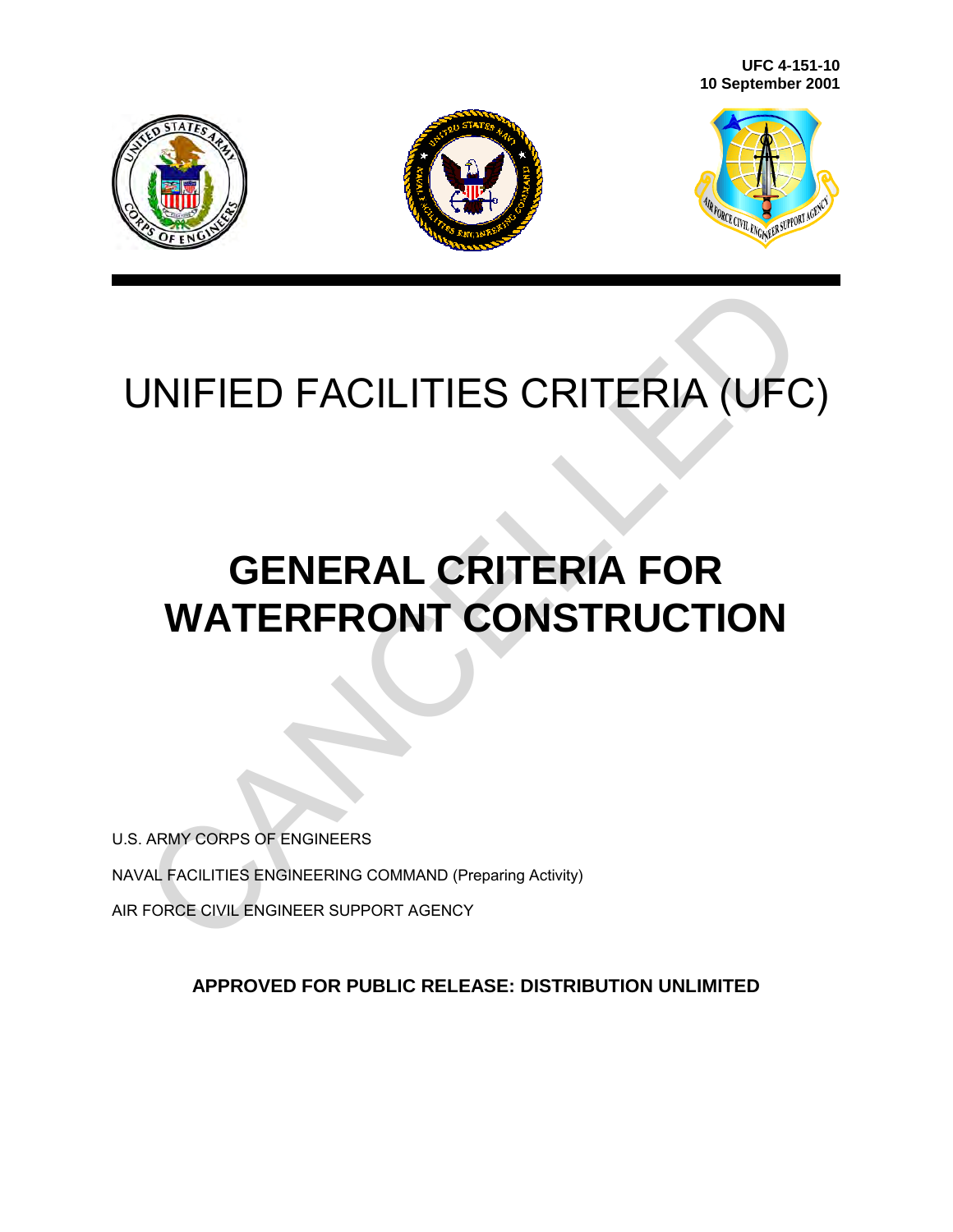#### **UNIFIED FACILITIES CRITERIA (UFC)**

#### **DESIGN: GENERAL CRITERIA FOR WATERFRONT CONSTRUCTION**

Any copyrighted material included in this UFC is identified at its point of use. Use of the copyrighted material apart from this UFC must have the permission of the copyright holder.

Record of Changes (changes indicated by \**1**\ ... /**1**/ ) Change No. Date Location ord of Changes (changes indicated by Yl<sub>1</sub> ... /l/)<br><u>nge No.</u> Date<br>Cancelled by Yl<sup>1</sup> ... ... /l/)

 $\overline{\phantom{a}}$ **This UFC supersedes MIL-HDBK-1025/6, DATED May 1988.**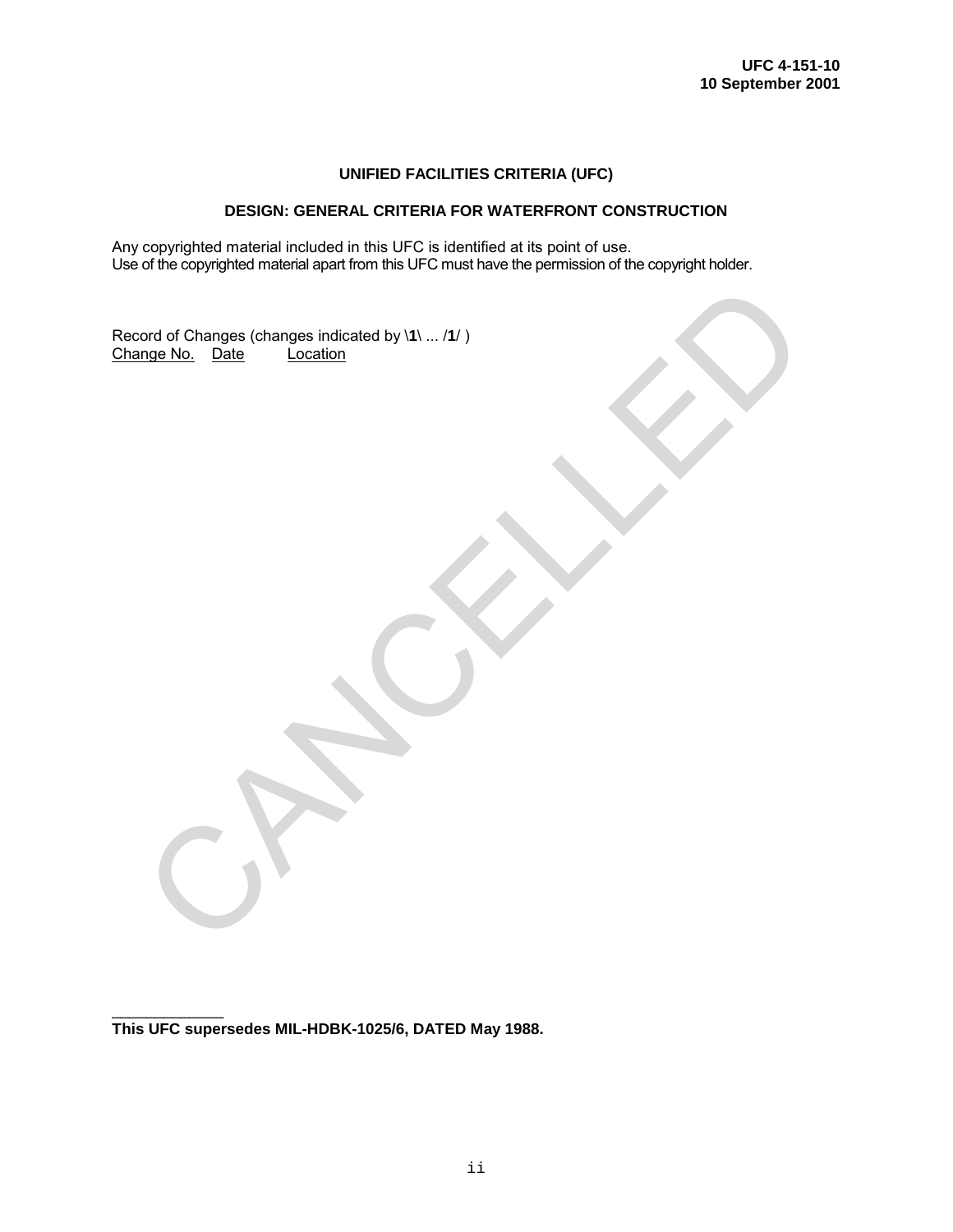#### **FOREWORD**

The Unified Facilities Criteria (UFC) system is prescribed by MIL-STD 3007 and provides planning, design, construction, sustainment, restoration, and modernization criteria, and applies to the Military Departments, the Defense Agencies, and the DoD Field Activities in accordance with [USD\(AT&L\) Memorandum](http://www.wbdg.org/pdfs/ufc_implementation.pdf) dated 29 May 2002. UFC will be used for all DoD projects and work for other customers where appropriate. All construction outside of the United States is also governed by Status of forces Agreements (SOFA), Host Nation Funded Construction Agreements (HNFA), and in some instances, Bilateral Infrastructure Agreements (BIA.) Therefore, the acquisition team must ensure compliance with the more stringent of the UFC, the SOFA, the HNFA, and the BIA, as applicable.

UFC are living documents and will be periodically reviewed, updated, and made available to users as part of the Services' responsibility for providing technical criteria for military construction. Headquarters, U.S. Army Corps of Engineers (HQUSACE), Naval Facilities Engineering Command (NAVFAC), and Air Force Civil Engineer Support Agency (AFCESA) are responsible for administration of the UFC system. Defense agencies should contact the preparing service for document interpretation and improvements. Technical content of UFC is the responsibility of the cognizant DoD working group. Recommended changes with supporting rationale should be sent to the respective service proponent office by the following electronic form: Criteria Change Request (CCR). The form is also accessible from the Internet sites listed below. refore, the acquisition team must ensure compliance with the more stringent of the UFC,<br>FA, the HNFA, and the BIA, as applicable.<br>
2 are living documents and will be periodically reviewed, updated, and made available to<br>
2

UFC are effective upon issuance and are distributed only in electronic media from the following source:

• Whole Building Design Guide web site http://dod.wbdg.org/.

Hard copies of UFC printed from electronic media should be checked against the current electronic version prior to use to ensure that they are current.

AUTHORIZED BY:

 $\Box$ 

DONALD L. BASHAM, P.E. Chief, Engineering and Construction U.S. Army Corps of Engineers

 $L_0$  to the process to the control  $L_1$ HLEEN I. FERGUSON.

The Deputy Civil Engineer DCS/Installations & Logistics Department of the Air Force

 $\bigcup_{\alpha,\alpha}$   $\bigcup_{\alpha\beta}$ 

DR. JAMES W WRIGHT ChiefEngineer Naval Facilities Engineering Command

 $\chi$   $\chi$   $\mu$   $\mu$ 

TW. MOY, P.E. Director, Installations Requirements and Management Office of the Deputy Under Secretary of Defense (Installations and Environment)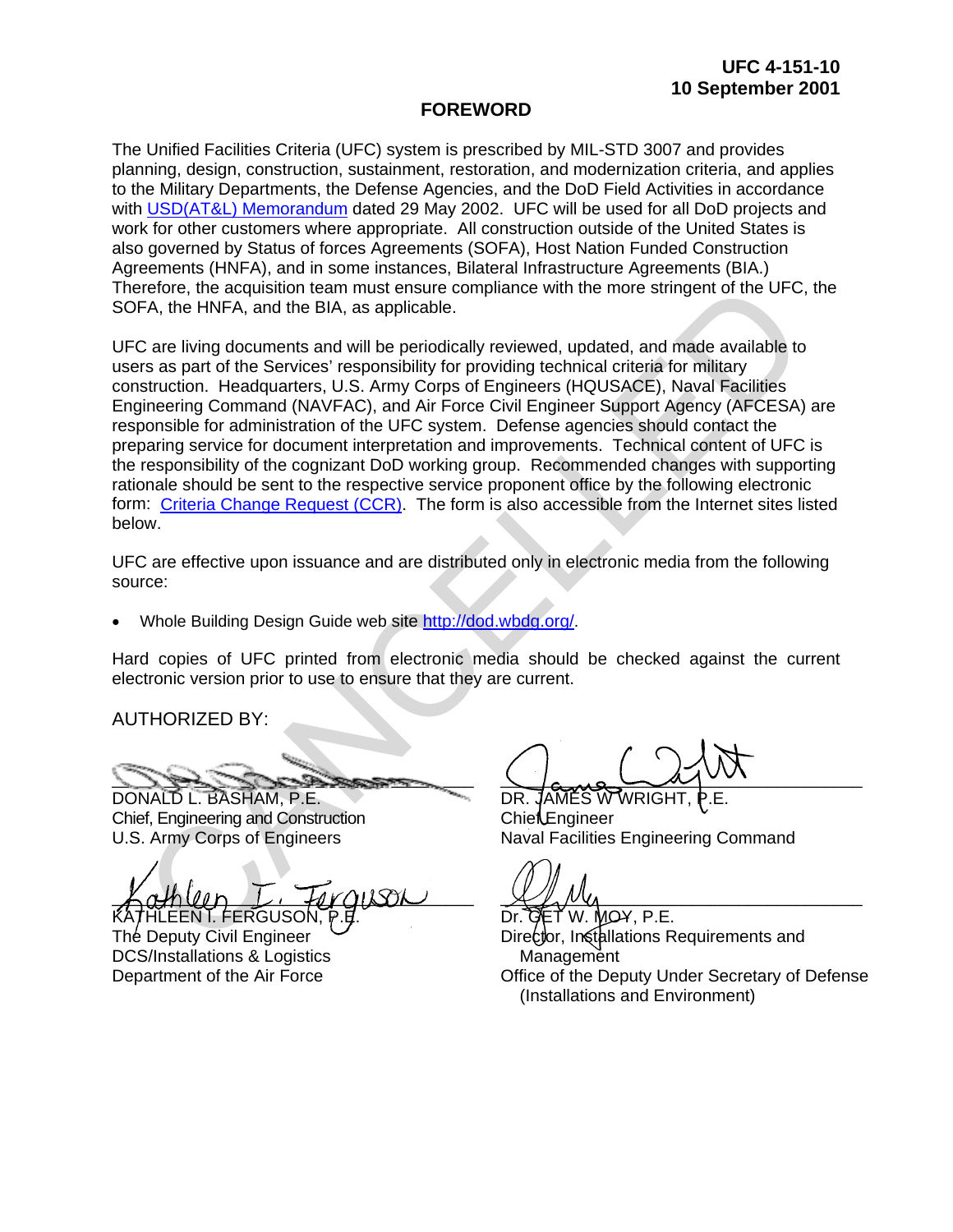#### **CONTENTS**

# **CHAPTER 1 INTRODUCTION**

|  | $'$ NICELLAT. |  |
|--|---------------|--|

#### **CHAPTER 2 PILING**

| Paragraph | $2 - 1$    |                                            |           |
|-----------|------------|--------------------------------------------|-----------|
|           | $2 - 1.1$  |                                            |           |
|           | $2 - 1.2$  |                                            |           |
|           | $2 - 2$    | REQUIREMENTS FOR SPECIFIC TYPE OF PILE 2-5 |           |
|           | $2 - 2.1$  |                                            |           |
|           | $2 - 2.2$  |                                            |           |
|           | $2 - 2.3$  |                                            |           |
|           | $2 - 2.4$  |                                            |           |
|           | $2 - 2.5$  |                                            |           |
|           | $2 - 2.6$  |                                            |           |
|           | $2 - 2.7$  |                                            | $.2 - 10$ |
|           | $2 - 2.8$  |                                            |           |
|           | $2 - 2.9$  |                                            |           |
|           | $2 - 2.10$ |                                            |           |
|           | $2 - 2.11$ |                                            |           |
|           |            |                                            |           |

# CHAPTER 3 DECK AND SUBSTRUCTURE FRAMING AND BRACING

 $\overline{\phantom{a}}$ 

| $-3-2.3$ |  |
|----------|--|

#### CHAPTER 4 HARDWARE AND FITTINGS (PERMANENT INSTALLATION)

|  | Paragraph 4-1 SALTWATER - IN OR BELOW SPLASH ZONE  4-1      |  |
|--|-------------------------------------------------------------|--|
|  |                                                             |  |
|  | 4-1.2 Minimum thickness of Metal in Straps and Fittings 4-1 |  |
|  |                                                             |  |
|  |                                                             |  |
|  |                                                             |  |
|  |                                                             |  |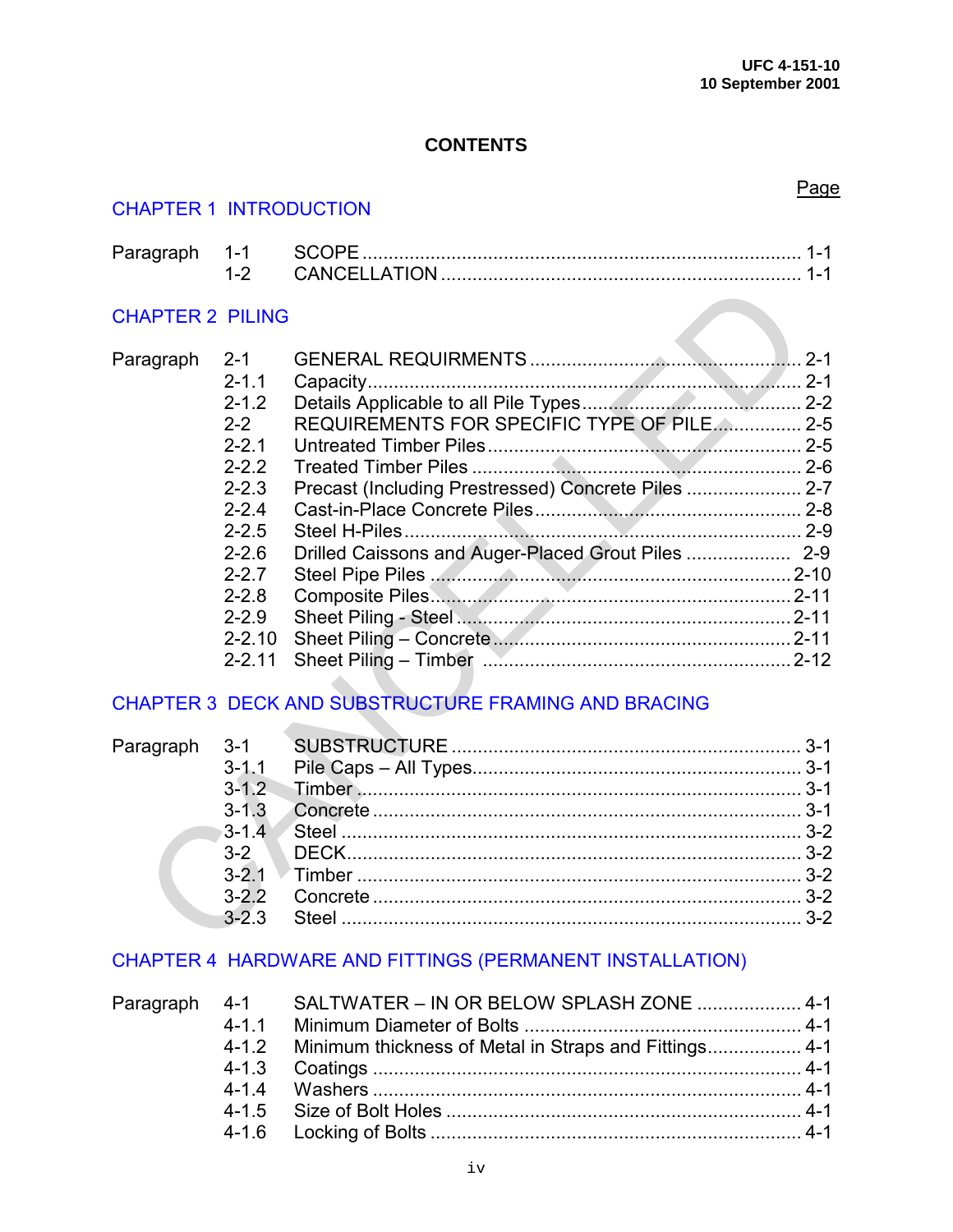# CHAPTER [5 SPECIAL CONSIDERATIONS](#page-24-0)

| Paragraph | $5 - 1$   |                                                               |  |
|-----------|-----------|---------------------------------------------------------------|--|
|           | $5-2$     |                                                               |  |
|           | $5 - 2.1$ |                                                               |  |
|           | $5 - 2.2$ |                                                               |  |
|           | $5 - 2.3$ |                                                               |  |
|           | $5-3$     |                                                               |  |
|           | $5 - 3.1$ |                                                               |  |
|           | $5 - 3.2$ |                                                               |  |
|           | $5 - 3.3$ |                                                               |  |
|           | $5-4$     | EXPANSION, CONTRACTION AND CONTROL JOINTS 5-4                 |  |
|           | $5-4.1$   |                                                               |  |
|           | $5-4.2$   |                                                               |  |
|           | $5 - 4.3$ |                                                               |  |
|           | $5-5$     |                                                               |  |
|           | $5 - 5.1$ |                                                               |  |
|           | $5 - 5.2$ |                                                               |  |
|           | $5 - 5.3$ | NAVAIDS 5-5                                                   |  |
|           | $5-6$     |                                                               |  |
|           | $5-7$     |                                                               |  |
|           | $5 - 7.1$ |                                                               |  |
|           | $5-8$     | ANTI-TERRORISM / FORCE PROTECTION 5-5                         |  |
|           |           | <b>CHAPTER 6 EVALUATION OF EXISTING WATERFRONT STRUCTURES</b> |  |
| Paragraph | $6-1$     | EVALUATING STRENGTH OF EXISTING MATERILAS  6-1                |  |
|           | $6 - 1.1$ |                                                               |  |
|           | $6 - 1.2$ | Number of Tests Required to Establish Strengths of            |  |
|           |           |                                                               |  |
|           | $6 - 1.3$ |                                                               |  |
|           | $6-2$     | COMPUTING STRENGTH OF THE STRUCTURE 6-1                       |  |
|           | $6 - 2.1$ |                                                               |  |

# CHAPTER 6 EVALUATION OF EXISTING WATERFRONT STRUCTURES

| Paragraph | $6-1$<br>$6 - 1.1$ | <b>EVALUATING STRENGTH OF EXISTING MATERILAS  6-1</b> |  |
|-----------|--------------------|-------------------------------------------------------|--|
|           | $6 - 1.2$          | Number of Tests Required to Establish Strengths of    |  |
|           |                    |                                                       |  |
|           | $6 - 1.3$          |                                                       |  |
|           | $6 - 2$            | COMPUTING STRENGTH OF THE STRUCTURE 6-1               |  |
|           | $6 - 2.1$          |                                                       |  |
|           | $6 - 2.2$          |                                                       |  |
|           | $6 - 2.3$          |                                                       |  |
|           | $6 - 2.4$          |                                                       |  |
|           | $6 - 2.5$          |                                                       |  |
|           | $6 - 2.6$          |                                                       |  |
|           | $6 - 2.7$          |                                                       |  |
|           | $6 - 3$            | EVALUATING CONCRETE STRENGTH USING LOAD TESTS         |  |
|           |                    |                                                       |  |
|           | $6 - 3.1$          |                                                       |  |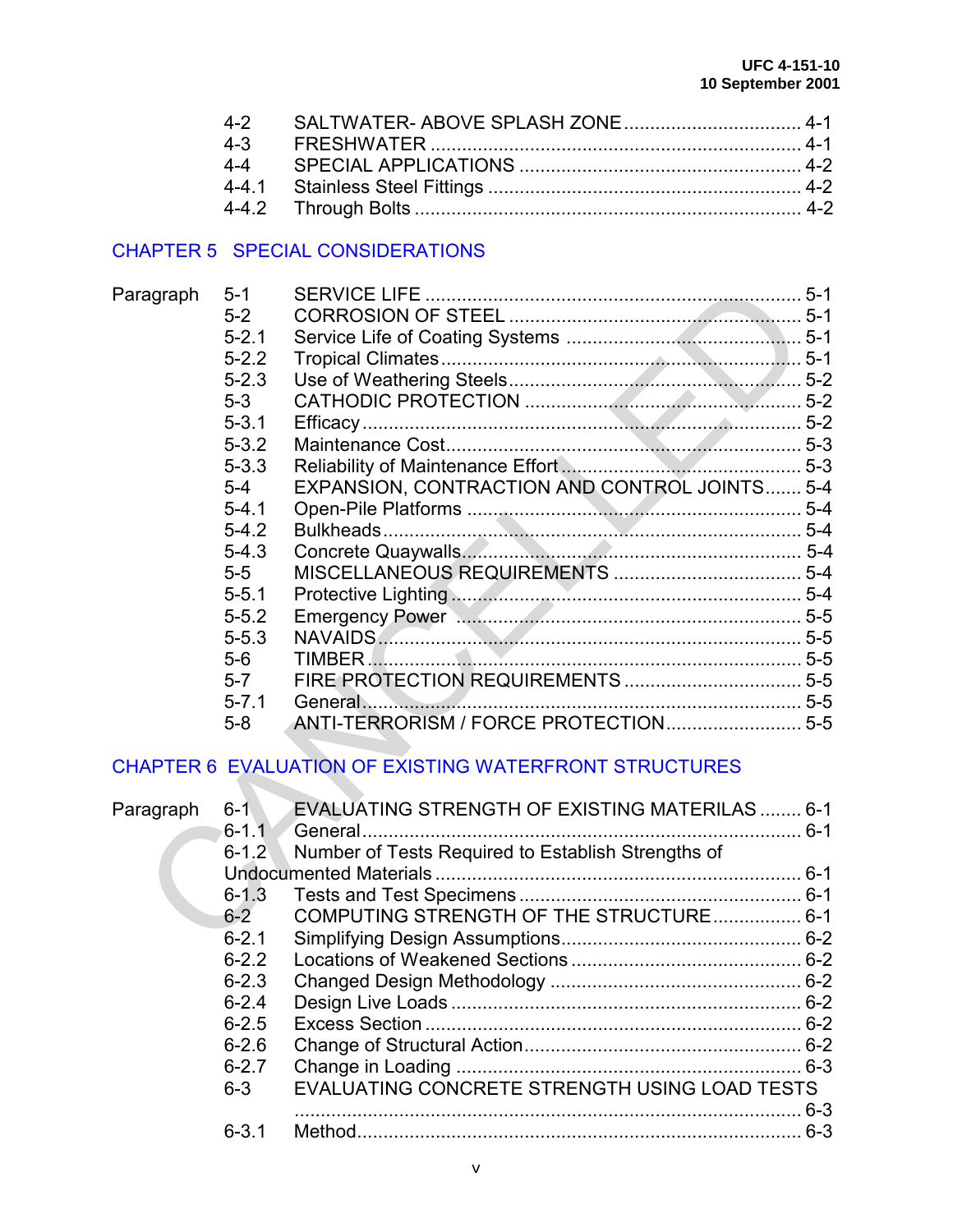|            | $6 - 3.2$<br>$6 - 3.3$<br>$6 - 3.4$<br>$6-4$<br><b>PILES</b><br>$6 - 4.1$<br>$6 - 4.2$<br>$6 - 4.3$<br>$6-4.4$ | SPECIAL PROVISIONS REGARDING CAPACITY OF EXISTING       |
|------------|----------------------------------------------------------------------------------------------------------------|---------------------------------------------------------|
|            |                                                                                                                | <b>CHAPTER 7 DETERIORATION OF WATERFRONT STRUCTURES</b> |
| Paragraph  | 7-1                                                                                                            | 7-1                                                     |
| APPENDIX A |                                                                                                                | <b>REFERENCES</b>                                       |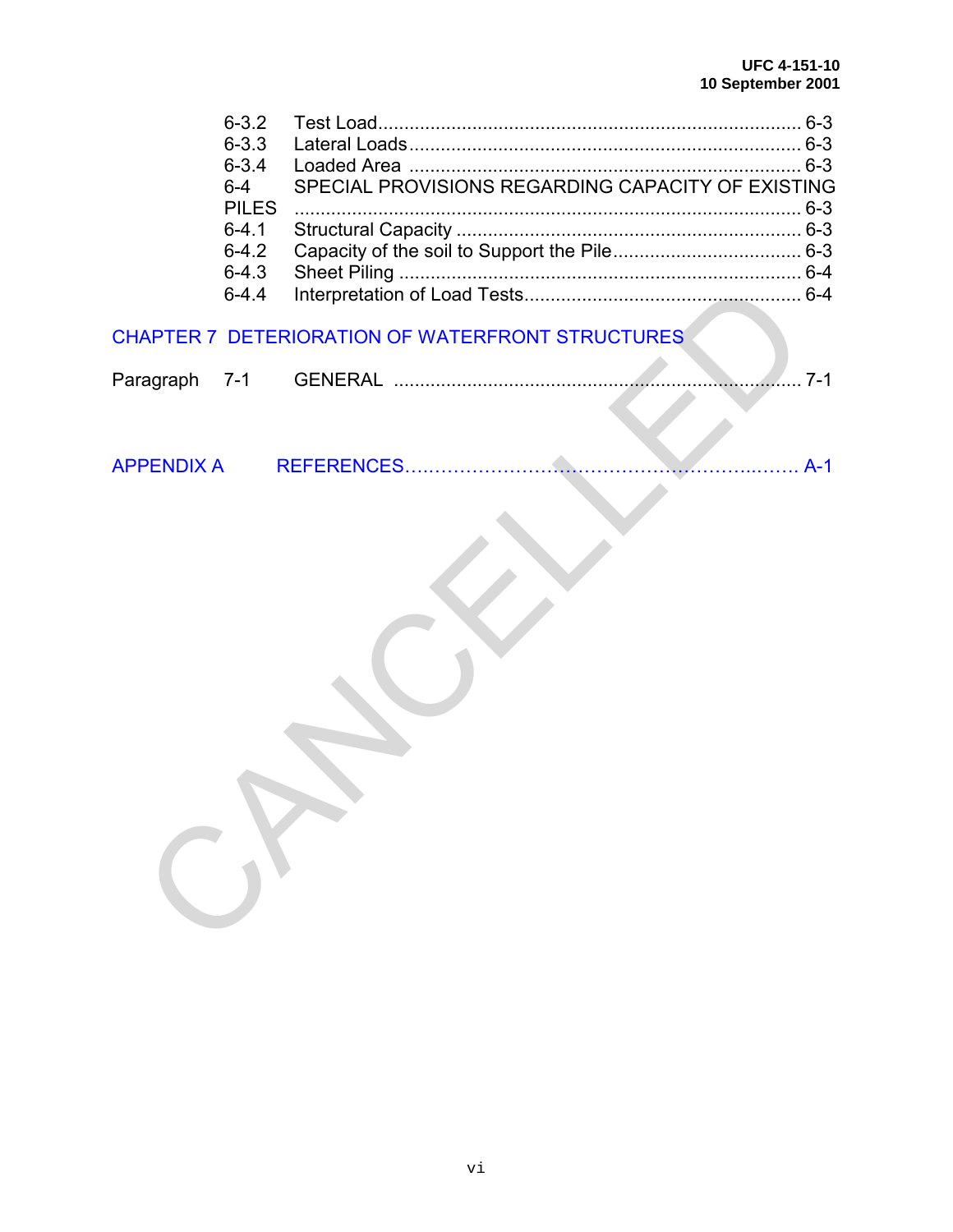# **TABLES**

| <u>Table</u> | <u>Title</u>                                                               |
|--------------|----------------------------------------------------------------------------|
| $5-1$        | Period of Protection for Steel to be Expected from Various Coating Systems |
| $5-2$        | $5-6$                                                                      |
|              |                                                                            |
|              |                                                                            |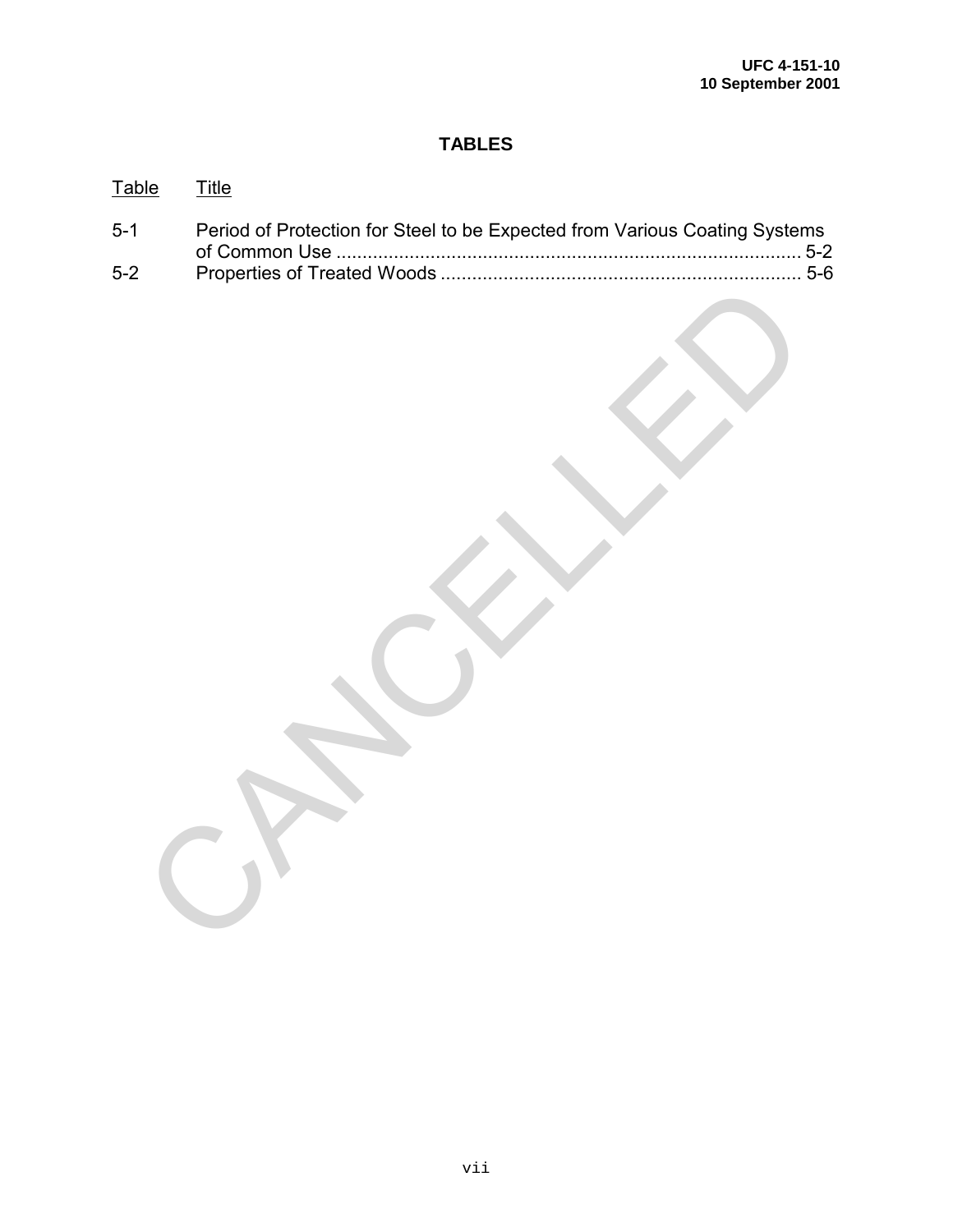# **CHAPTER 1**

#### **INTRODUCTION**

<span id="page-7-0"></span>1-1 **SCOPE**. This UFC contains general criteria for the design of piling, deck, and substructure framing and bracing, and hardware and fittings for waterfront construction. Unless indicated otherwise, these criteria also apply to the design of offshore structures. This document, and all references contained herein, provides guidance primarily to DOD and U.S. Coast Guard activities. They may also be useful, however, to commercial firms that are engaged in the design and construction of waterfront facilities. substruction. Unless indicated of herwise, these criteria also apply to the design of<br>struction. Unless indicated of herwise, these criteria also apply to the design of<br>hore structures. This document, and all references co

1-2 **CANCELLATION**. This UFC cancels and supersedes MIL-HDBK-1025/6, *General Criteria for Waterfront Construction*, (May 1988).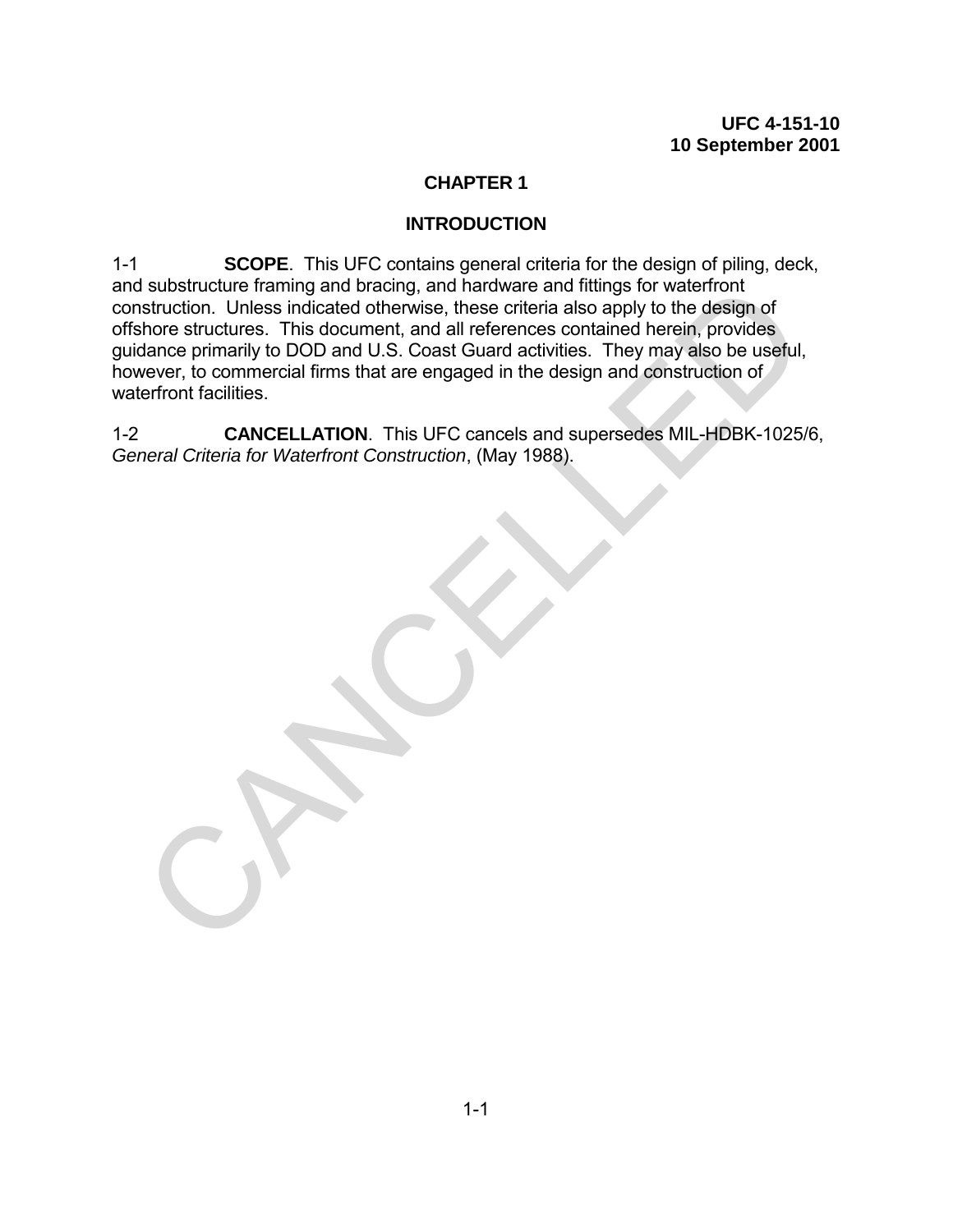#### **CHAPTER 2**

#### **PILING**

#### <span id="page-8-0"></span>2-1 **GENERAL REQUIREMENTS**

#### 2-1.1 **Capacity**

2-1.1.1 **Capacity as a Structural Member**. For pile sections embedded in the ground refer to NAVFAC DM-7.01 *Soil Mechanics*, DM-7.02 *Foundations and Earth Structures*, and MIL-HDBK 1007/3, *Soil Dynamics and Special Design Aspects*. For sections freestanding in water, treat piles as structural columns with accommodation made for their un-braced length. Where, due to long-term creep effects, the use of the coefficient of sub-grade reaction would be inappropriate or if one is unavailable, the following assumptions may be made: CANCELL[ED](#page-35-0)

2-1.1.1.1 In soft, cohesive soils, the point of fixity may be assumed to occur at a depth of 3.05 m (10 ft.) below the mudline for piles having modulus of elasticity - moment of inertia products (EI) of 2.925 x 10<sup>9</sup> kg-cm<sup>2</sup> (10 x 10<sup>9</sup> lb-in<sup>2</sup>) or less. The point of fixity may be assumed to occur at a depth of 3.66 m (12 ft) below the mudline for piles having an EI greater than 2.925 x 10<sup>9</sup> kg-cm<sup>2</sup> (10 x 10<sup>9</sup> lb-in<sup>2</sup>.) (E equals Modulus of Elasticity of Pile in pounds per in<sup>2</sup> and I equals moment of inertia of pile in in<sup>4</sup>.)

2-1.1.1.2 In loose, granular soils and in medium cohesive soils, the point of fixity may be assumed to occur at a depth of 2.44 m (8 ft) below the mudline for piles having an EI of 2.925 x 10<sup>9</sup> kg-cm<sup>2</sup> (10 x 10<sup>9</sup> lb-in<sup>2</sup>) or less, and at a depth of 3.05 m (10 ft) below the mudline for piles having an EI greater than 2.925 x 10<sup>9</sup> kg-cm<sup>2</sup> (10 x 10<sup>9</sup>lb-in<sup>2</sup>.)

2-1.1.1.3 For other cases, assume a point of fixity at a depth of 1.5 m (5 ft) below the mudline. The effective length factor K shall be taken as:

- 0.80 when the deck structure is light, the piles have minimum embedment into the pile cap and there is no special provision for moment transfer into the deck structure.
- 0.73 when the deck structure is light and provision is made for moment transfer by embedment or other device into the deck structure.
- 0.65 when the deck structure is heavy and a positive means for moment transfer is provided.

 NOTE: These provisions do not apply if pile embedment is less than 3.05 m (10 ft) into firm material or 6.10 m (20 ft) into soft or loose material. If lesser penetration is achieved, assume that the pile tips are hinged. Also, the indicated effective length factors (K) apply only if batter piles (minimum batter of one horizontal to three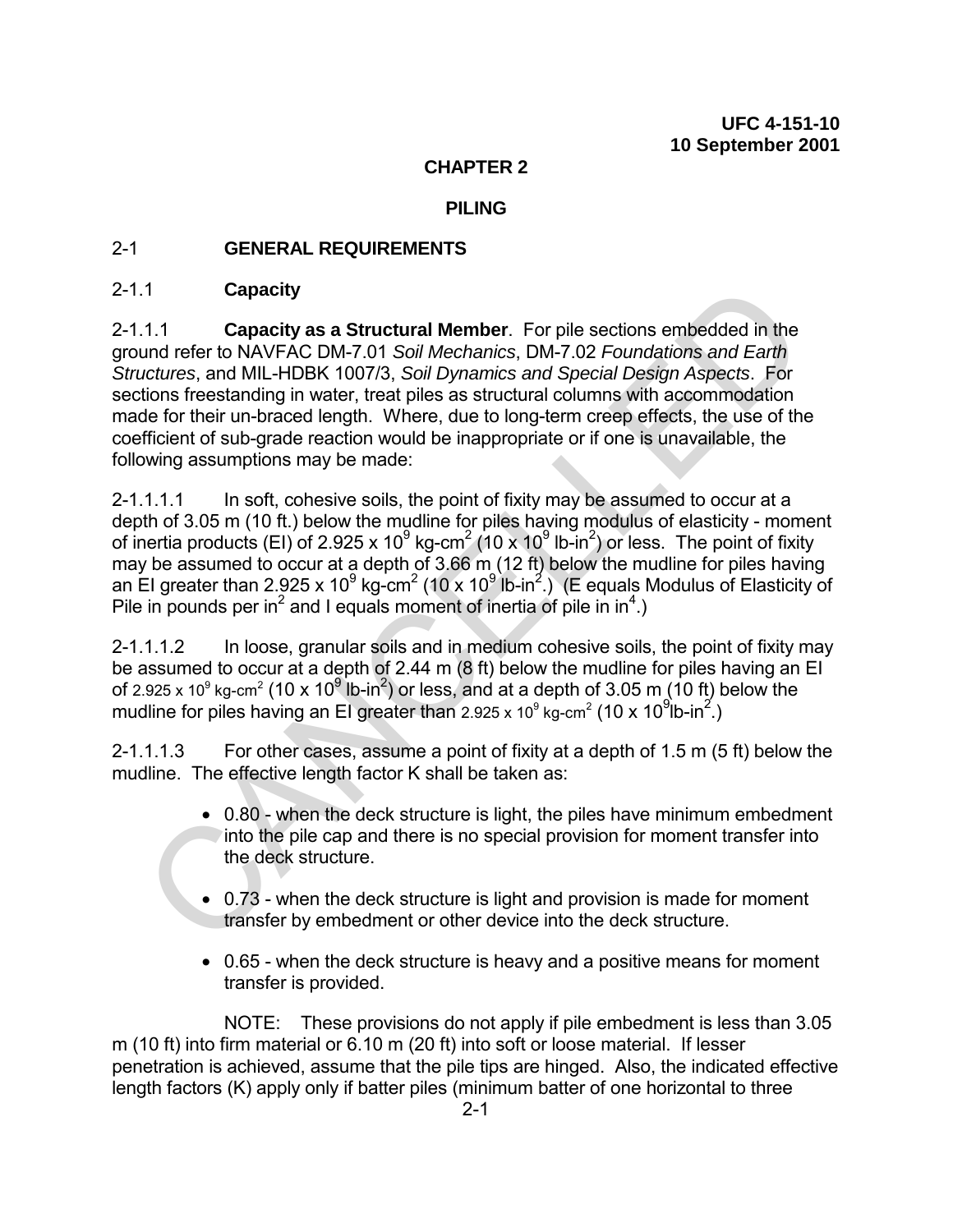vertical) or some other means are provided to resist lateral loads, i.e., the plumb piles are not intended to resist lateral loads. If no such means are provided, side-sway can occur, and correspondingly increased K factors shall apply (usually taken as 2.0).

 Design piles for a minimum eccentricity of 0.10 times the equivalent diameter of the pile. The moment resulting from this minimum eccentricity is not additive to the moments indicated by analyses of the actual applied loads.

2-1.1.2 **Capacity of the Ground to Support the Pile**. Refer to provisions of NAVFAC DM-7.01 *Soil Mechanics*, DM-7.02 *Foundations and Earth Structures*, and MIL-HDBK 1007/3 *Soil Dynamics and Special Design Aspects*, pertaining to friction, end bearing resistance, and settlements of single piles and pile groups.

2-1.1.3 **Lateral Load Capacity**. For pile groups within which individual piles are spaced between three and six diameters center-to-center, assume that the soil reacts laterally on an equivalent pile having a diameter equal to three times the actual diameter. For closer spacing, reduce the assumed equivalent diameter proportionally to the spacing. ne moments indicated by analyses of the actual applied loads.<br>
1.2 **Capacity of the Ground to Support the Pile**. Refer to provisions of<br>
VFRC DM-7.01 Soil Mechanics, DM-7.02 Foundations and [E](#page-30-0)arth Structures, and<br>
BK 1007.3

NOTE: A number of design curves have already been published to illustrate this arching effect within a "retained" soil mass.

2-1.1.4 **Capacity of Existing Piles**. Refer to Chapter 6 for information pertaining to the capacity of existing piles.

# 2-1.2 **Details Applicable to All Pile Types**

2-1.2.1 **Minimum Penetration**. Conform minimum penetration of piles to the following:

- Penetrate sufficiently into an acceptable bearing stratum to distribute the axial pile load within the supporting capacity of the soil (refer to DM-7.01, *Soil Mechanics*, DM-7.02, *Foundations and Earth Structures*, and MIL-HDBK 1007/3 *Soil Dynamics and Special Design Aspects*).
- Penetrate sufficiently below any probable future dredge depth to distribute the pile load within the supporting capacity of the soil, discounting the resistance of soil that may be removed by future dredging. Depth should account for possible scour problems. All piles should be designed for a minimum of 1.5 m (5 ft) of potential scour or future dredging.
- Minimum values. If pile penetration is less than 3.05 m (10 ft) into firm material or less than 6.10 m (20 ft) into soft or loose material, assume the pile tip to be "pinned" and incorporate special provisions such as driving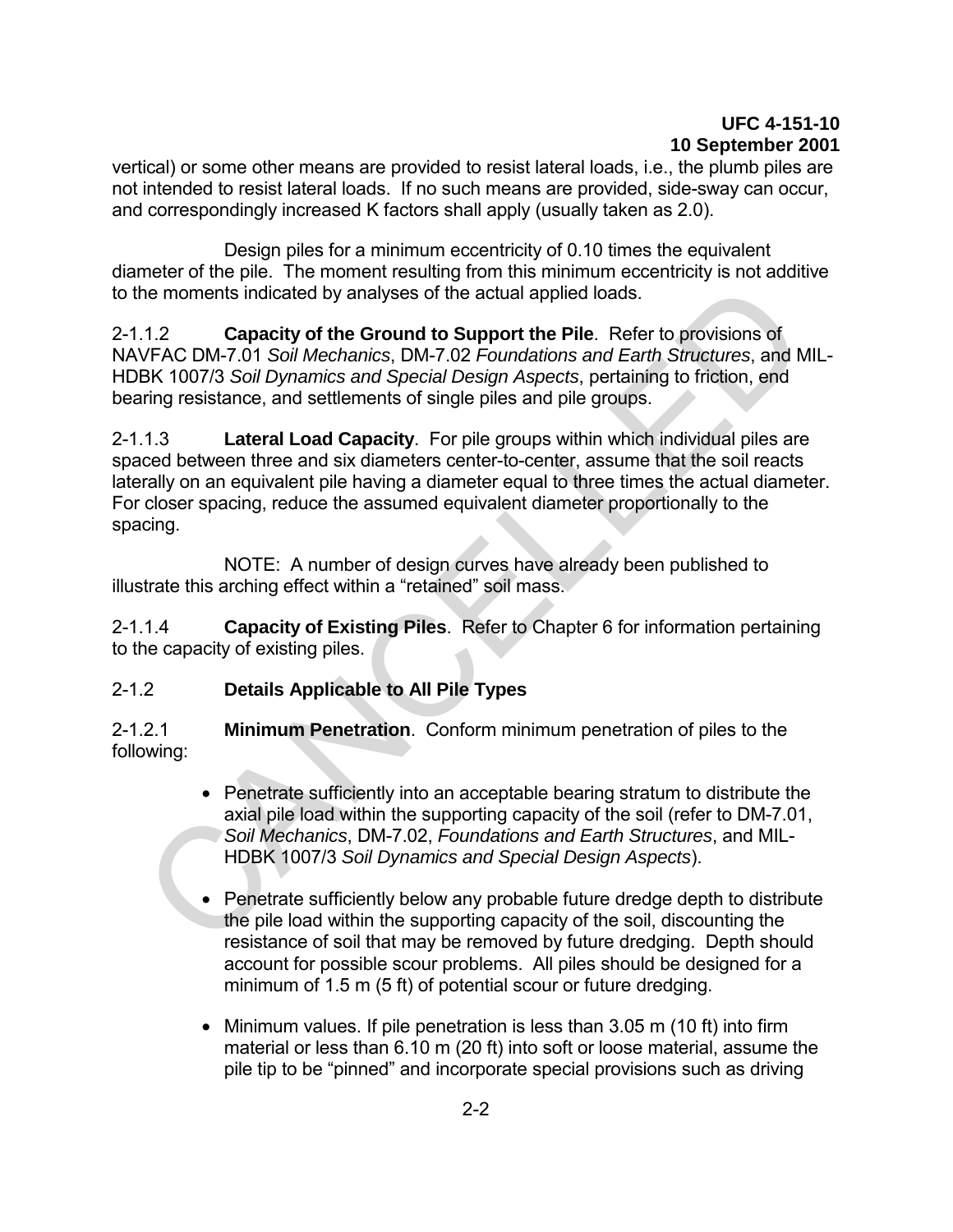hardened tips into the refusing stratum, drilled sockets, or drilled dowels to secure the tips of the piles against lateral displacements due to eccentricities and intentional lateral forces. Develop a minimum lateral resistance of at least 5 percent of the pile's design axial load. Increase the effective length factors as described above.

2-1.2.2 **Tolerances on Installation**. For piles fully, or near fully, embedded in the ground, the provisions of Unified Facilities Guide Specifications apply. The following provisions relate to piling installed for elevated platforms where the piles project several feet above the mudline:

- A slope within 4 percent of plumb or the specified batter, as a reasonable compromise between the design requirements and the practicality of installation.
- In locating the pile head, there is no limit, provided the structure can tolerate the revised pile spacing. However, consider residual stresses in the piles due to forcing the pile into the pile cap in evaluating the capacity of the pile. Do not apply an increase (or additional increase) in allowable stress to stress-combinations that include these residual stresses.

 NOTE: For effective un-braced length, divided by radius of gyration (Kl/r) between about 40 and 100, these effects can be substantial. But for fully embedded piles, Kl/r commonly is less than 40 and locked-in stresses can be neglected. Exercise caution when using driving frames because they prevent lateral movements of the head of the pile and mask the existence of locked-in stresses. Provide ample edge distances so that the piles will fit into the cap without excessive force or restraint. Allow for tolerance in the location of the pile head of at least 1.5 percent of the exposed height up to a maximum of 152 mm (6 inches). 22 **Tolerances on Installation**. For piles fully, or near fully, embedded in that provisions of Unified Facilities Guide Specifications apply. The following<br>usions relate to pliing installation care electrons apply. The f

2-1.2.3 **Minimum Spacing**. The minimum spacing requirements of piles are as follows:

- Provide for adequate distribution of the load on a pile group to the supporting soil. Recommend 1 m (36 inch) spacing.
- No minimum values are specified other than practical limitations to avoid piles interfering with or intersecting each other. One technique is to use a center-to-center spacing equal to 5 percent of the pile length for parallel piles.

2-1.2.4 **Pile Caps in Contact With the Ground**. Design piles to carry the entire superimposed load with no allowance made for the supporting contribution of the material between the piles.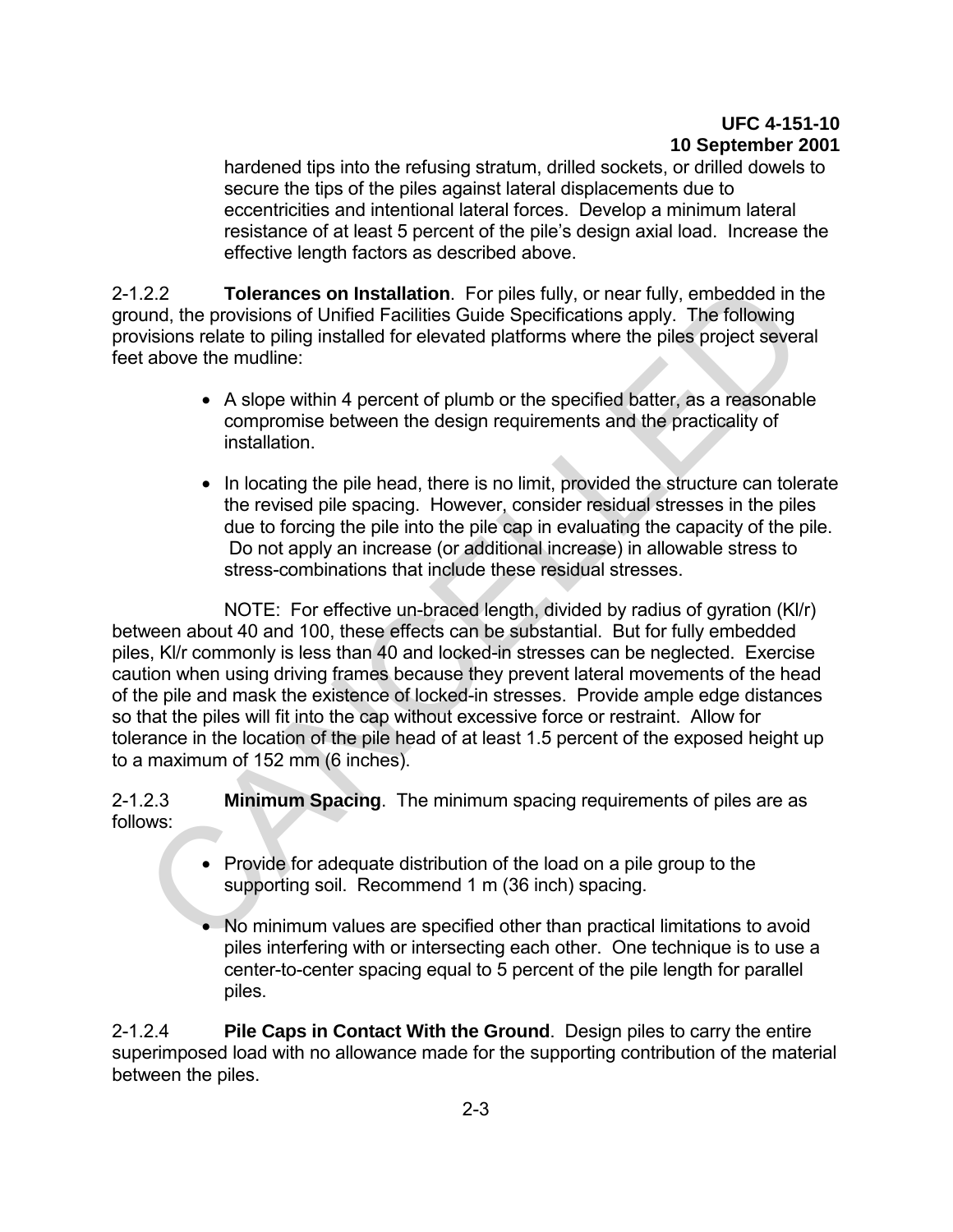2-1.2.5 **Connection of Piles to Caps**. The following requirements pertain to the connection of piles to pile caps:

#### 2-1.2.5.1 **Timber Piles with Timber Caps**

- No Tension in piles Secure pile tops to caps with spiral-drive drift pins or steel straps.
- Tension in piles Secure pile top to clamp-type cap with thru-bolts with spike grids.

#### 2-1.2.5.2 **Timber Piles with Concrete Caps**

- No Tension in Piles Embed pile top 102 mm (4 inches) into cap and secure with single #5 dowel driven into pile butt.
- Tension in Piles Secure pile tops with through-bolted dowel anchorage

#### 2-1.2.5.3 **Concrete Piles with Concrete Caps**

- No Tension in Piles Embed pile top 102 mm (4 inches) into pile cap and secure with deformed dowels or exposed pre-stressing strands as required to develop a tensile load equivalent to one-half the pile's rated compressive bearing capacity.
- Tension in Piles Embed pile top 102 mm (4 inches) into pile cap and secure with deformed dowels or exposed pre-stressing strand as required to develop the tensile structural capacity of the pile cross-section.

#### 2-1.2.5.4 **Steel Piles with Concrete Caps**

- No Tension in Piles Embed pile top 102 mm (4 inches) (min.) into pile cap and secure with deformed dowels welded to the pile (within the jacketed length) capable of developing a tensile load equivalent to one-half the pile's rated compressive bearing capacity. steel straps.<br>
• Tension in piles - Secure pile top to clamp-type cap with thru-botts with<br>
spike grids.<br>
• Timber Piles with Concrete Caps<br>
• No Tension in Piles - Embed pile top 102 mm (4 inches) into cap and<br>
secure wit
	- Tension in Piles Embed pile top 102 mm (4 inches) (min.) into pile cap and secure with deformed dowels welded to the pile (within the jacketed length) capable of developing a tensile load equivalent to the pile's rated compressive bearing capacity.

2-1.2.6 **Batter Piles**. Make connections to adjacent piles or to the pile cap capable of developing a tensile load equivalent to the smaller of the pile's compressive bearing capacity or the tensile structural capacity of the pile cross-section.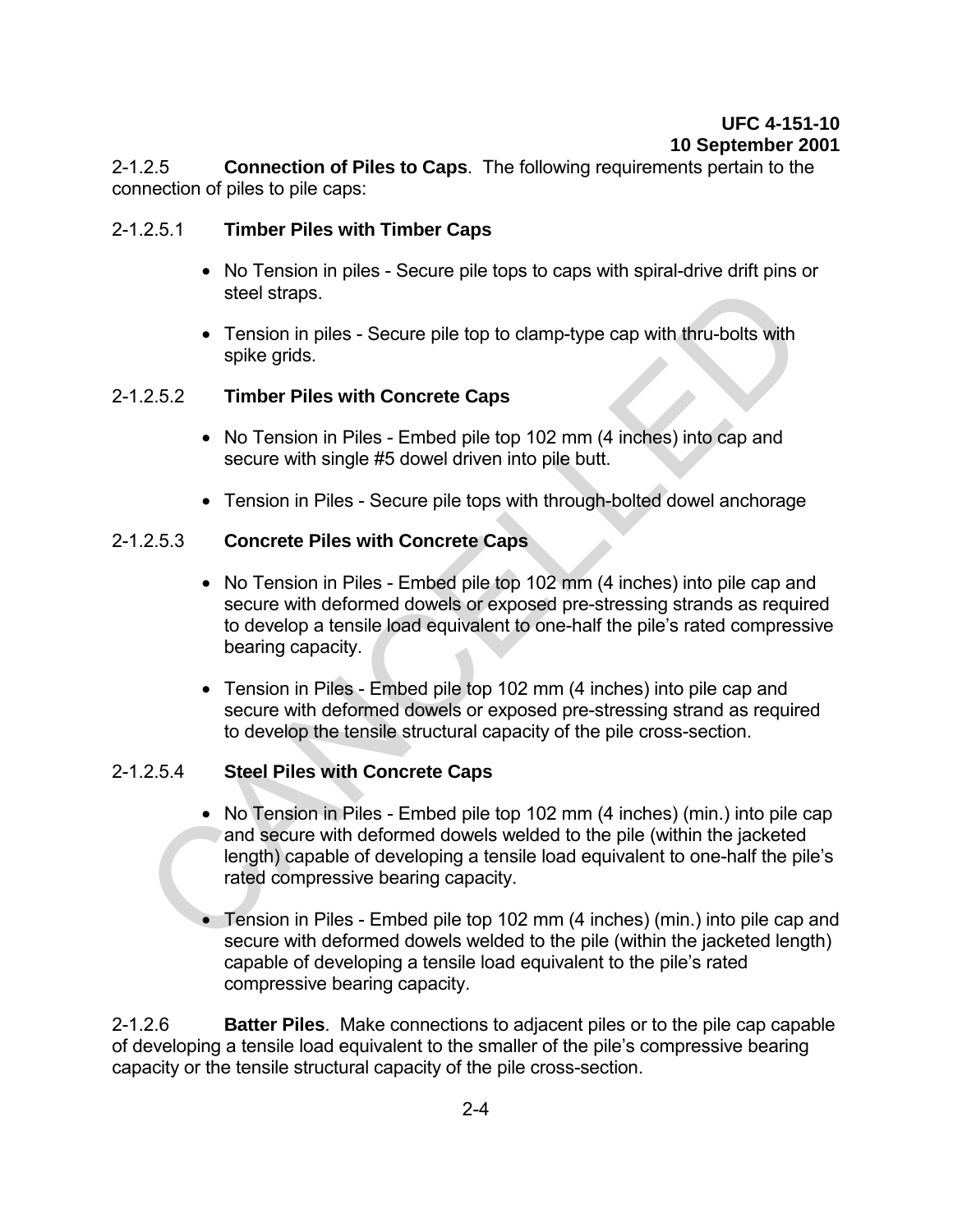2-1.2.7 **Splicing**. The necessity for pile splicing should be avoided through selection of pile type and cross-section. However, where unavoidable, construct splices to provide and maintain true alignment and position of the component parts of the pile during installation. Construct splices capable of developing all germane structural capacities of the spliced pile cross-sections regardless of the expected design loads of the pile.

#### 2-1.2.8 **Mixed Types or Capacities of Piling and Multiple Types of Installation Equipment or Methods**. Mixed types or capacities of piling and different types of installation equipment or methods are permitted, provided that the effects on the superstructure of differential elastic shortening and settlement are considered.

2-1.2.9 **Slope of Batter Piles**. Unless special provisions are made for the difficulties of installation and the effects of diminished driving energy on the capacity, keep the maximum slope of the batter piles to 5 horizontal to 12 vertical maximum batter or 4 horizontal to 12 vertical preferred or steeper.

# 2-2 **REQUIREMENTS FOR SPECIFIC TYPE OF PILES**

2-2.1 **Untreated Timber Piles.** Refer to UFGS-02461N *Wood Marine Piles* and paragraph 5-6.

2-2.1.1 **Marine / Brackish Water Environment**. In general, do not use untreated timber piles without total encasement in a marine or brackish water environment. The one notable exception is their use as fender piles in volatile berthing areas where pile longevity is dictated by impact damage rather than by biological attack. Otherwise, encapsulate untreated piles exposed to air and water in one of the many flexible barrier products now available. It is becoming increasingly common to install untreated piles with these "wraps" as new construction, adding rub strips as appropriate for fender piles. Untreated piles are also required in some locations, i.e. San Diego, due to local environmental concerns over using salt treated timber in the marine environment. 2.8 **Mixed Types or Capacities of Piling and Multiple Types of Installati<br>
2.8 Mixed Types or capacities of Piling and Multiple Types of Installati<br>
calibron equiment or methods are permitted, provided that the effects on** 

2-2.1.2 **Fresh Water Environment**. Untreated, un-encased timber piles may be used in fresh water applications as long as they are not exposed to air. They must be cut off below the permanent ground water level or below MLW. As in the marine environment, it is becoming more common to install untreated piles with flexible "wraps" to protect the air-exposed portions as new construction.

2-2.1.3 **Geometry**. Where they are applicable, use untreated timber piles that conform to the American Society for Testing and Materials Specifications [\(ASTM\) D25,](#page-37-0) *[Specification for Round Timber Piles](#page-37-0)*. The greatest economy can be achieved by selecting the geometric property of butt diameter with respect to length in accordance with ANSI 05.1, Class 3 poles, those most commonly used by utility companies.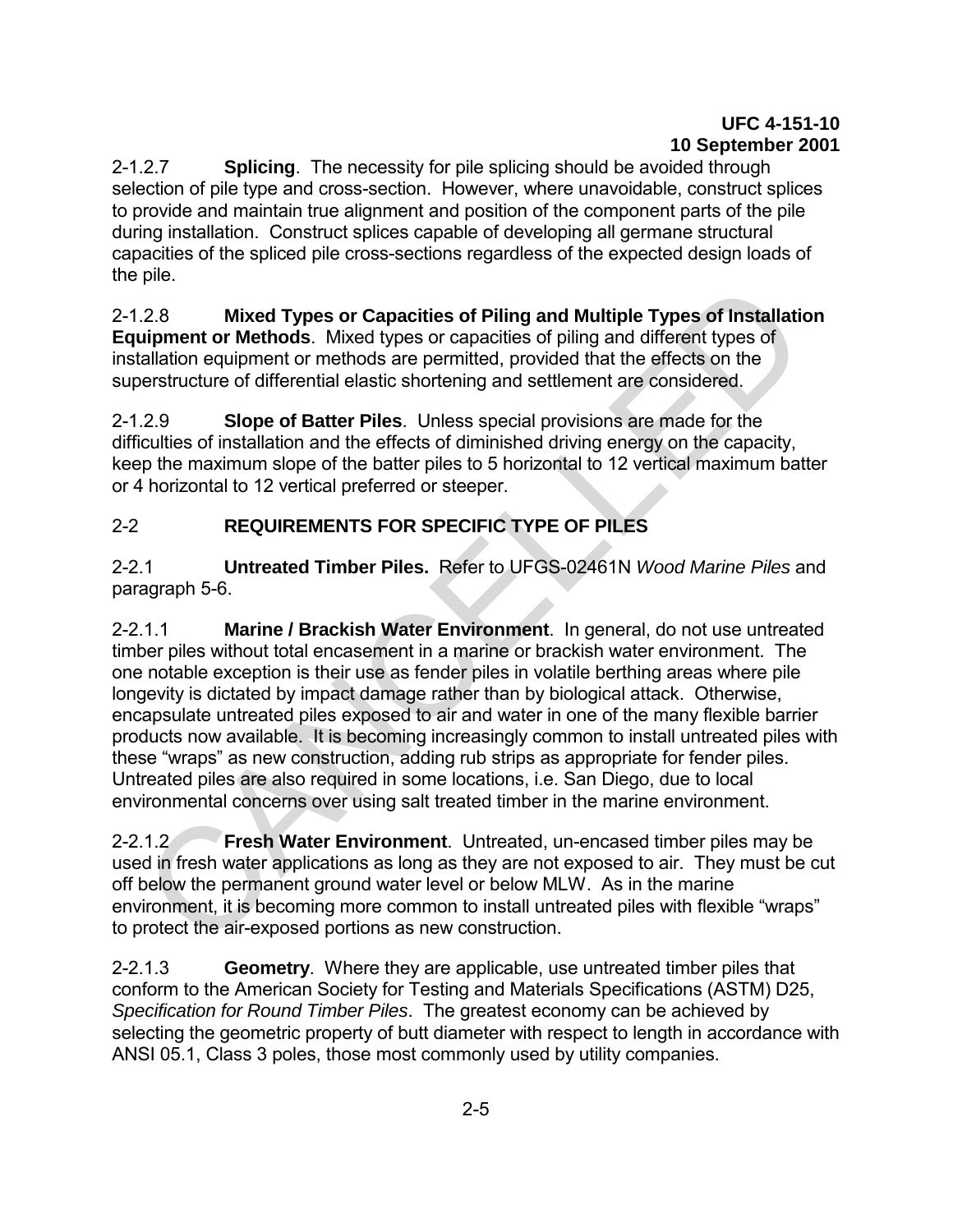<span id="page-13-0"></span>2-2.1.4 **Seasoning**. Seasoning for untreated timber piles is not required.

2-2.1.5 **Protection for Tops of Piling**. Protection for the tops of untreated, unencapsulated timber piling is not required.

2-2.1.6 **Species**. Any species of wood may be used that will provide the necessary structural capacity and that will withstand the driving stresses.

2-2.1.7 **Peeling**. Peeling of untreated timber piles is not required.

2-2.2 **Treated Timber Piles**. Refer to UFGS-02461N *Wood Marine Piles* and paragraph 5-6.

2-2.2.1 **Piles**. Use piles that conform to ASTM D25, *Specification for Round Timber Piles*. The greatest economy can be achieved by selecting the geometric property of butt diameter with respect to length in accordance with ANSI 05.1, Class 3 poles, those most commonly used by utility companies and most likely to be stocked at mills.

2-2.2.2 **Preservative Treatment**. Use treated marine piling that bear the appropriate American Wood Preservers Association (AWPA) Quality Mark as follows: MP-1 (dual treatment) for use in areas of extreme borer hazard and in marine waters where Limnoria and Pholadidea attack may be expected, or where oil slicks may contribute to borer attack, and MP-2 for other conditions where pholad attack is not expected. MP-4 treatment (water-borne preservatives) may be considered. For specific requirements at particular locations, consult NAVFAC Engineering Command, Pacific (PACDIV), Atlantic (LANTDIV), Northern Division (NORTHDIV), Southern Division (SOUTHDIV), EFAWEST, and PWC Yokuska Applied Biology Offices. Refer to [paragraph 5-6](#page-28-0) for properties of treated wood. 1.77 **Peeling.** Peeling of unterated the driving stresses.<br>
1.7 **Peeling.** Peeling of untreated timber piles is not required.<br>
2.2 **Treated Timber Piles**. Refer to UFGS-02461N *Wood Marine Piles* and<br>
2.2 **Treated Timber P** 

2-2.2.3 **Seasoning**. Seasoning of treated timber piles is required prior to treatment.

2-2.2.4 **Species**. The preferred species are Southern pine and Douglas fir. Use of other species is subject to NAVFAC approval. AWPA Quality Control Standards require that the species be either Southern pine or Douglas fir. It is not normally necessary to differentiate between these two species, as selection will be a function of geographic availability. In areas where treatable soft woods are scarce or unavailable in the length required, concrete piling often represents a more economical alternative than transported timber piles.

2-2.2.5 **Protection for Pile Tops**. Treat cut ends by puddling creosote. Puddling is accomplished by using a sheet metal band to form a reservoir on top of the pile. The reservoir is filled with creosote oil and left to stand for 8 to 12 hours. Alternative protection methods include coating pile tops with pitch (with or without sheet metal or plastic covers).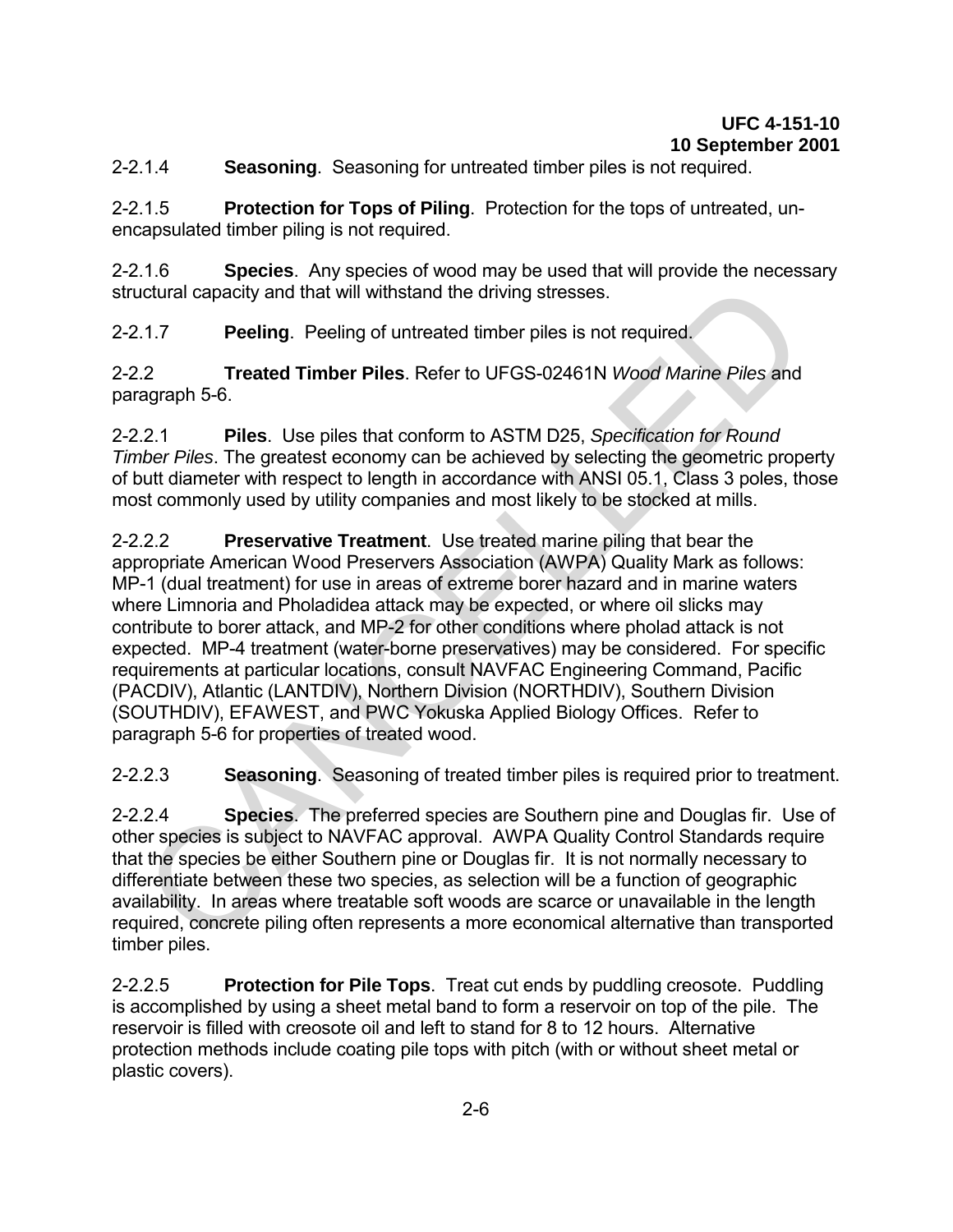NOTE: Use of sheet metal covers as end protection for fender piles is discouraged because they are easily torn by impact and become a personnel hazard. However, sheet metal covers for bearing piles under pile caps provide good protection. In general, fit structural piling with waterproof caps.

2-2.3 **Precast (Including Prestressed) Concrete Piles.** These piles are covered in both UFGS-02395N *Prestressed Concrete Fender Piling* and UFGS-02456N *Prestressed Concrete Piles*. Reference is also made to UFGS 03311 *Marine Concrete*.

2-2.3.1 **Minimum Dimensions**. The minimum dimensions are 304.8 mm (12 in) for piles of uniform section and 203.2 mm (8 in) for tapered piles.

2-2.3.2 **Cover**. The minimum clear cover for reinforcement for permanent installations in salt water is 76.2 mm (3 in). For temporary installations and in fresh water, cover requirements may be relaxed to conform to the requirements of NAVFAC DM-2.04, *[Concrete Structures](#page-35-0)*, for normal exposure conditions. ered in both UFGS-02395N *Prestressed Concrete Fender Piling* and UFGS-02456<br> *Stressed Concrete Piles.* Reference is also made to UFGS 03311 *Marine Concret*<br>
2.1<br>
2.1 **Minimum Dimensions.** The minimum dimensions are 304.

2-2.3.3 **Minimum Reinforcement**. Excluding pre-stressed piles, the minimum longitudinal reinforcement shall be 1.5 percent of the total cross section.

2-2.3.4 **Ties**. Provide spirals or ties for longitudinal reinforcement. Proportion spirals and ties in accordance with the American Concrete Institute provisions for structural columns except provide additional ties or spirals at ends as indicated in Portland Cement Association STD-112.

2-2.3.5 **Impact**. Forces induced by handling and driving shall be imposed magnified by a load factor of 1.25 (allowable overstress of 33 percent).

2-2.3.6 **Jetting**. Where jetting is contemplated, the jet pipe may be cast into the pile.

2-2.3.7 **Concrete Strength**. The minimum compressive concrete strength required is 34.47 MPa (5,000 psi) for pre-stressed concrete, and 27.58 MPa (4,000 psi) for nonpre-stressed concrete.

2-2.3.8 **Standard Details**. For information on standard details, refer to PCI STD-112.

2-2.3.9 **Minimum Residual Prestress**. The minimum residual pre-stress is 4.83 MPa (700 psi).

2-2.3.10 **Minimum Wall Thickness (Cylindrical Piles or square Piles With Voids)**. Provide a minimum of 3.81 mm (1-1/2 in) clear cover on inside (void) face. In no case may wall thickness be less than 102 mm (4 in).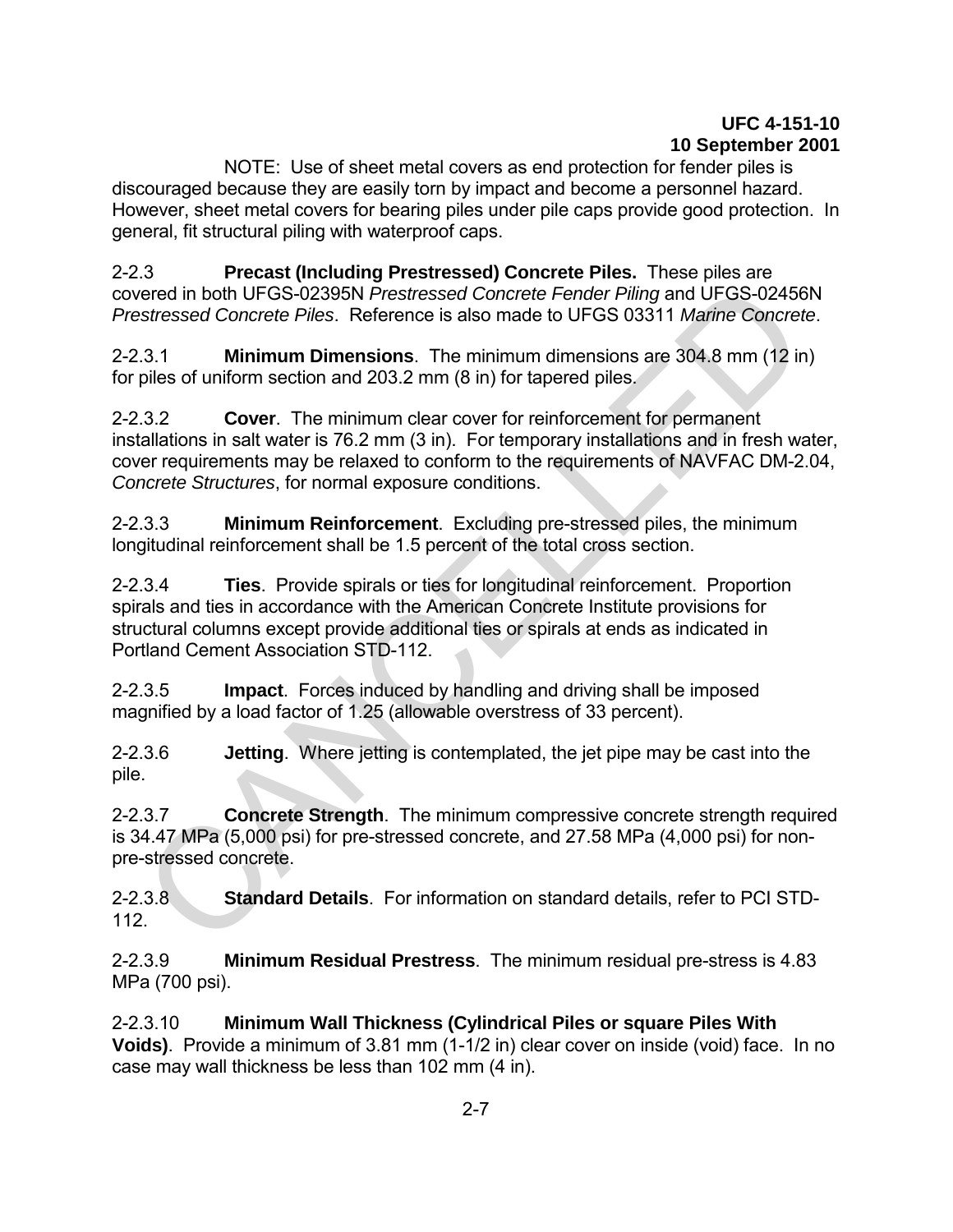<span id="page-15-0"></span>2-2.3.11 **Venting**. If a void is provided which extends through to the lower end of the pile, vent the pile head to prevent the buildup of internal pressure during driving.

2-2.3.12 **Tolerances**. Locate voids, when used, within 9.5 mm (3/8 in) of the position shown on the plans. The maximum departure of the pile axis from a straight line, measured while the pile is not subject to bending forces, should not exceed 3.17 mm (1/8 in) in any 3.05 m (10 ft) length or 9.5 mm (3/8 in) in any 12.2 m (40 ft) length. Overall sweep should not exceed 0.1 percent of the pile length.

2-2.4 **Cast-in-Place Concrete Piles.** These piles are covered in UFGS-02459N *Cast in Place Concrete Piles*. Reference is also made to UFGS 0331 *Marine Concrete*.

2-2.4.1 **General**. Cast-in-place concrete piles are not recommended for applications characterized by severe marine exposures and / or long un-braced lengths.

- 2-2.4.2 **Casings**. Use casings that meet the following criteria:
	- Adequate strength to withstand driving stresses and to resist distortions imposed by the driving of adjacent piles.
- Except for portions of piles embedded more than 1.52 m (5 ft) below the mud line, casings are to remain in place to reinforce and / or protect the concrete core. Regardless of any coatings or other means of corrosion protection provided, do not consider casing metal thicknesses of 3.2 mm (1/8 in) or less as contributing to the structural capacity of the pile. Extend casings intended to provide flexural reinforcement to the point of fixity (defined in paragraph 2-1.1.1) and apportion the casings so that the metal thickness remaining at the end of the design service life equals or exceeds that required by analysis. Provisions for corrosion protection are discussed further in paragraph 2-2.6.2. n any 3.05 m (10 ft) length or 9.5 mm (3/8 in) in any 12.2 m (40 ft) length. Overall<br>eye should not exceed 0.1 percent of the pile length.<br>A cast-in-Place [C](#page-8-0)oncrete Piles. These piles are covered in UFGS-0245<br>
it in Place C

2-2.4.3 **Minimum Tip Diameter**. Use minimum tip diameter of cast-in-place concrete piles of 203 mm (8 in).

2-2.4.4 **Reinforcement**. Detail sections of piling requiring internal reinforcing in the same manner as pre-cast concrete piles. Cover requirements for reinforcing are the same as for pre-cast piles with spacers provided for longitudinal reinforcement to ensure that cover requirements are maintained.

2-2.4.5 **Concrete Strength**. The minimum concrete compressive strength to be used in the marine environment is 27.58 MPa (4,000 psi) and 24.13 MPa (3,500 psi) in freshwater applications.

2-2.5 **Steel H-Piles.** These piles are covered in [UFGS-02460N](#page-35-0) *Steel H-Piles.*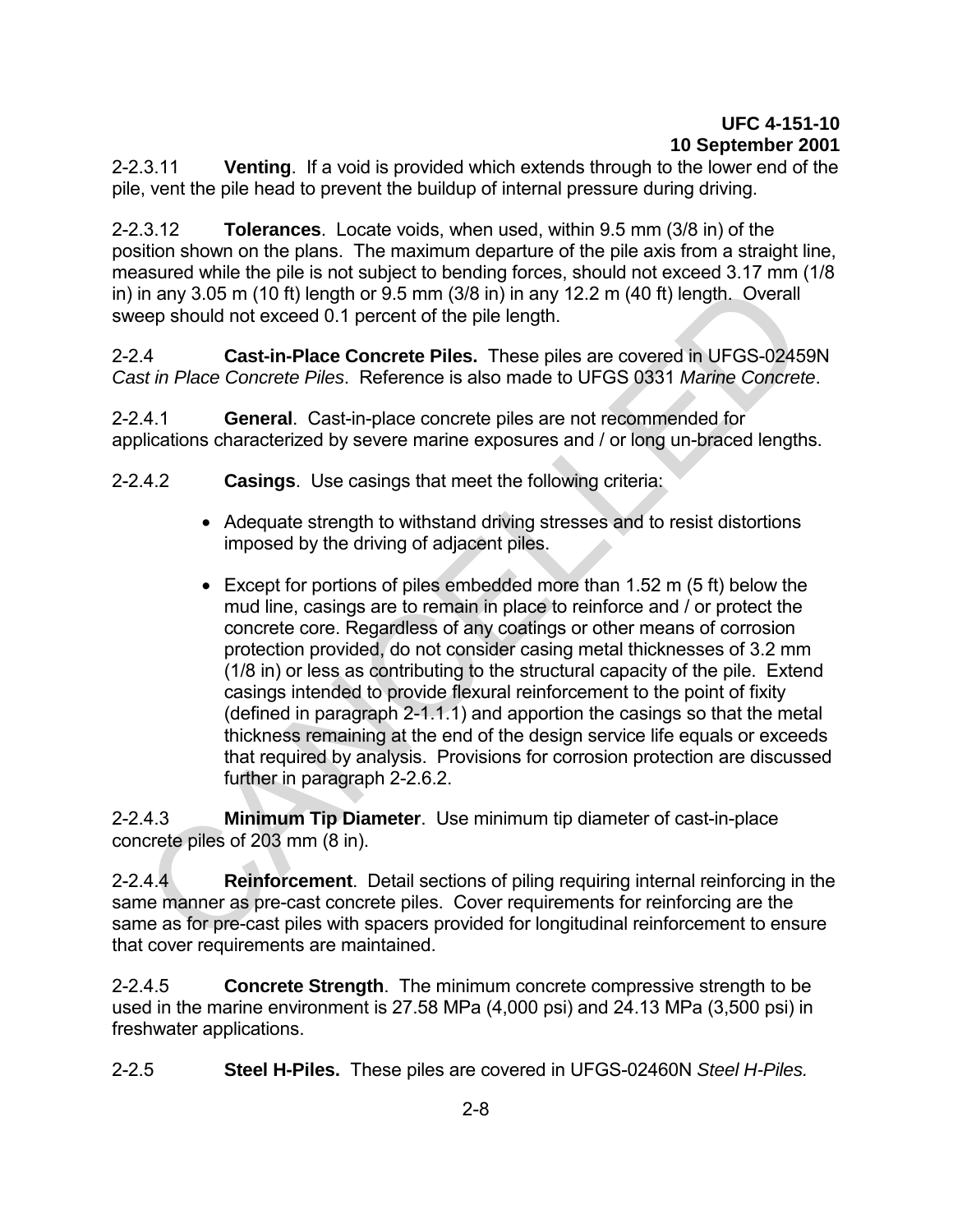<span id="page-16-0"></span>2-2.5.1 **Minimum Thickness of Metal**. Determine the thickness of metal from consideration of loss of section as established in [MIL-HDBK-1002/3,](#page-35-0) *Steel Structures*, unless corrosion protection is provided as described in paragraph 2-2.5.2. In any case, the minimum thickness should not be less than 10.55 mm (0.40 in). Splice plates should not be less than 9.5 mm (3/8 in) thick.

2-2.5.2 **Corrosion Protection**. When the required initial minimum thickness of unprotected metal would be excessive, provide alternative corrosion protection in the form of concrete encapsulation, bituminous or plastic (epoxy) coatings, flexible membrane / tape wrappings, or cathodic protection. For cathodic protection refer to MIL-HDBK-1004/10, *Cathodic Protection*, UFGS 13110N *Cathodic Protection by Galvanic Anodes*, and UFGS 13111N *Cathodic Protection by Impressed Current*. Bituminous or plastic coatings are not considered effective below the mudline and require special care to avoid damage during driving. In tropical environments, and other locations where corrosion is particularly severe, encase steel pilings in concrete jackets to at least 0.61 m (3 ft) below MLLW and provide cathodic protection for the submerged and buried sections of steel. 5.2 **Corrosion Protection**. When the required initial minimum thickness of concercle metal would be excessive, provide alternative corrosion protection in the term propines, or exacts (epoxy) coatings, flexible membrane is

2-2.5.3 **Cap Plates**. Bearing cap plates are not normally required for steel compression piles embedded in concrete pile caps. Where pile flexure or tension is intended, tie the tops of steel piles into the cap with reinforcing bars or structural sections welded to the pile and lap-spliced to the cap reinforcing.

2-2.5.4 **Hardware and Fittings**. Refer to Chapter 4 for guidance on specifications for hardware and fittings for H-piling.

2-2.5.5 **Limitation on Use**. The tips of all steel H-piles having a web thickness of less than 12.69 mm (1/2 in), and driven to end-bearing on sound rock by an impact hammer, must be reinforced with a driving tip (shoe). Both penetration resistance and equipment operation must be closely monitored so as to terminate pile driving immediately upon reaching refusal on the rock surface.

2-2.6 **Drilled Caissons and Auger-Placed Grout Piles**. These piles are covered in both UFGS-0468N *Drilled Foundation Caissons* and UFGS-02465a *Auger Placed Grout Piles.* 

2-2.6.1 **Applicability**. Usage of drilled caissons and / or auger-placed grout piles is normally reserved for conditions where driven piles would bear on rock or other hard bottom, at shallow depth, without sufficient penetration for lateral support or uplift resistance.

2-2.6.2 **On Hard Bottom (Rock or Hardpan)**. Use a constant diameter shaft without the bell. Level sloping surfaces to receive the shaft. Anchorage in the form of grouted dowels or excavated keys should be considered.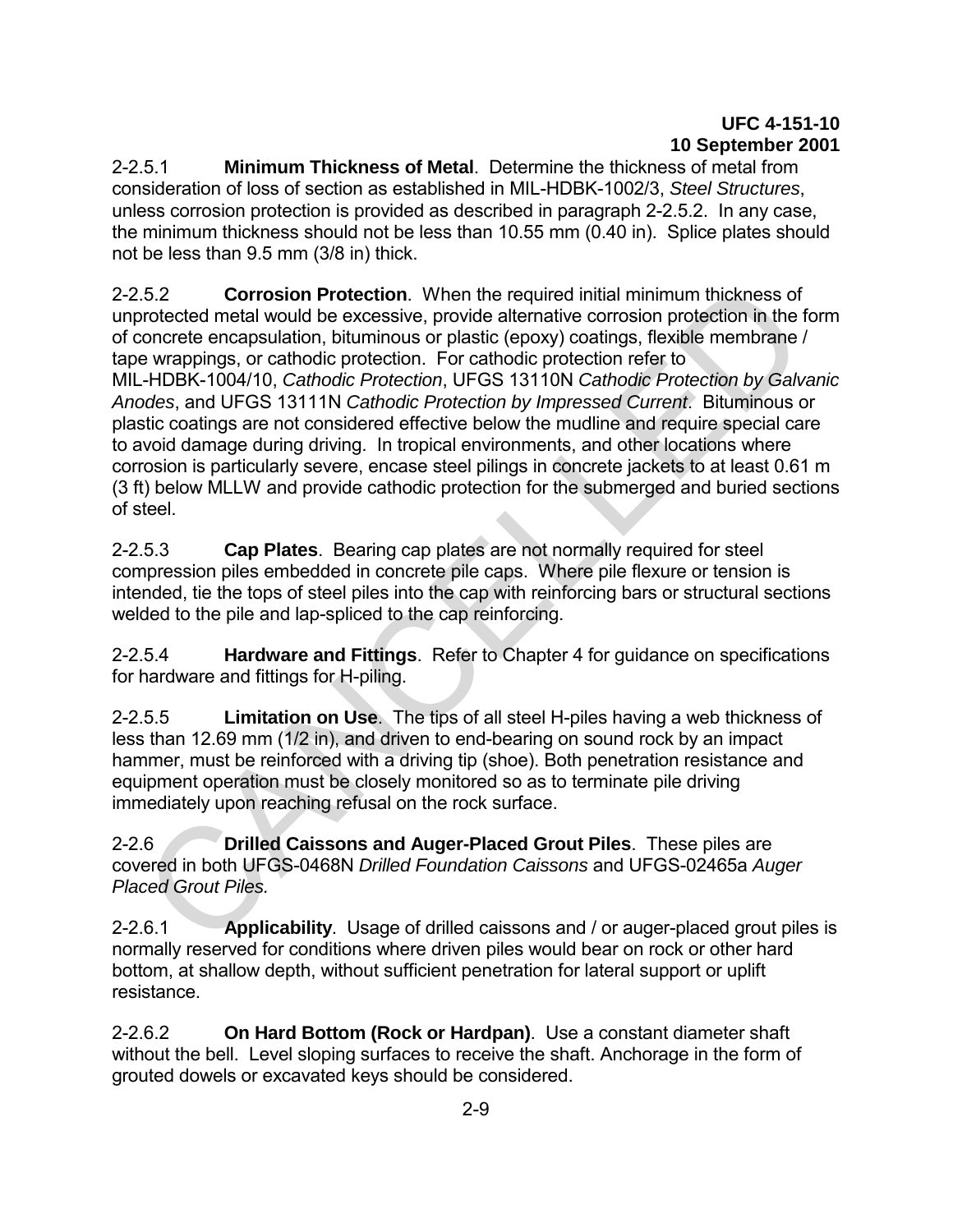2-2.6.3 **On Other Bottom Surfaces**. Consider shaft and bell construction if loads are heavy enough to warrant use of the bell. Unless supported on piling, embed the bell 0.61 to 1.22 m (2 to 4 ft) into firm material.

2-2.6.4 **Minimum Reinforcement**. Determine reinforcement by design requirements, not by a minimum reinforcement ratio.

2-2.6.5 **Embedment of Piling into the Bell**. Embed piling into the bell as required for transfer of load. Where tremie placement is employed, use 69 kPa (10 psi) bond resistance between pile and concrete, plus compression resistance of top of pile bearing in bell.

2-2.6.6 **Protection for Reinforcement**. The requirement for protection for reinforcement is the same as for concrete piling.

2-2.6.7 **Thickness of Metal Shell and Corrosion Protection**. The requirements for thickness of metal shell, and corrosion protection, are the same as for steel cased cast-in-place concrete piles.

2-2.6.8 **Installation**. Tremie placement of concrete fill is permitted. Provide for final cleanout of the bell or base of the cylinder immediately before concreting.

2-2.7 **Steel Pipe Piles**. Use pipe piles that conform to the applicable requirements for both steel H-piles and cast-in-place concrete piles (refer to paragraphs [2-2.5](#page-15-0) and 2-2.6).

2-2.7.1 **Material**. Use material conforming to ASTM A252, *Welded and Steel Pipe [Piles](#page-37-0)*, unless otherwise approved.

2-2.7.2 **Open-End Piles**. Reseat pipes installed with an open tip to full bearing after being cleaned out. If the pipe exhibits 50.8 (2 in) or more of additional penetration during re-seating, cyclically re-clean and re-drive until penetration on subsequent redriving is less than 50.8 mm (2 in). If leakage of water into the pile is minor, pump the pile out and place one cubic yard of grout as an initial seal before the balance of concrete or sand fill is installed. If water leakage renders dry grout placement impractical, fill the pipe pile to its top with clean water and tremie the grout plug. Deposit the grout seal by means of a grout pipe to an elevation of at least 0.91 m (3 ft) above the bottom of the pile. After a sufficient time has elapsed to allow the grout to set, pump the pile dry and fill remaining space with concrete or clean dry sand. 6.5 Embedment of Piling into the Bell. Embed pliing into the bell as required transfer of load. Where tremie placement is employed, use 69 kPa (10 psi) bond<br>stance between pile and concrete, plus compression resistance of

2-2.7.3 **End Closure**. For friction piles, tip closures should not project more than 12.7 mm (1/2 in) beyond the pipe wall.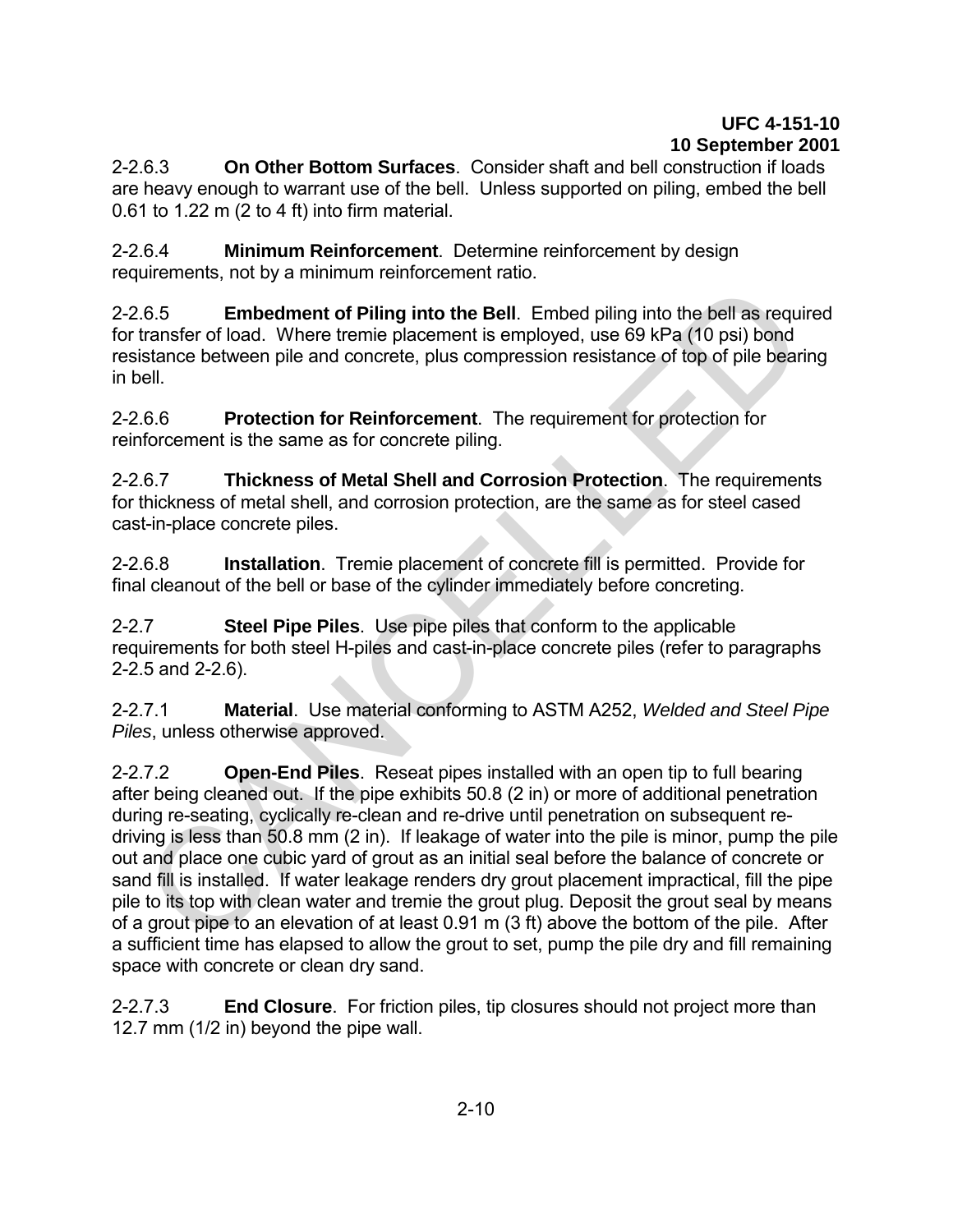2-2.8 **Composite Piles**. These piles are seeing increase application throughout the Navy. LANTDIV has prepared a regional guide specification, NFGS 02362 *Composite Plastic Fender Piles*, which covers their use.

2-2.9 **Sheet Piling--Steel**. This is covered in UFGS 02457N *[Steel Sheet Piles](#page-35-0)*. The requirements for steel sheet piling are the same as previously established for steel H-piling (refer to paragraph 2-2.5), except as modified in paragraphs 2-2.9.1 through 2- 2.9.4.

2-2.9.1 **Splices**. Use full-penetration butt welds for splices.

2-2.9.2 **Connection to Caps**. Embed steel sheet piles 52.3 mm (6 in) minimum into concrete caps. The use of structural sections for mechanical anchorage of sheet piling into the cap is neither required nor advised. However, provide stirrups (open to the side) through the handling hole near the top of each sheet as a positive connection between the steel sheet piles and the cap's longitudinal reinforcing. For steel channel caps, tack-weld each sheet to the cap member. iling (refer to paragraph 2-2.5), except as modified in paragraphs 2-2.9.1 through 2<br>4.<br>9.1 Splices. Use full-penetration butt welds for splices.<br>9.2 Connection to Caps. Embed steel sheet piles 62.3 mm (6 in) minimum<br>1.9.

2-2.9.3 **Sleeves and Openings**. Detail all sleeves and openings for utilities and drains passing through the sheets to prevent loss of fill.

2-2.9.4 **Minimum Thickness of Metal**. For exposed faces of cofferdams, use a minimum sheet pile thickness of 12.7 mm (1/2 in). Elsewhere, use a minimum thickness consistent with the applied loading environment over the design service life of the structure. In no case should the minimum thickness be less than 3/8 in. (38 mm).

2-2.10 **Sheet Piling - Concrete**. Use piling that conforms to the requirements stated above for pre-cast, pre-stressed concrete piles (refer to paragraph 2-2.3) except as modified in paragraphs 2-2.10.1 through 2-2.10.3.

2-2.10.1 **Joints**. Flush and grout joints tight to the mudline. Use of plastic sleeves is recommended.

2-2.10.2 **End of Sheets**. Use sheets cast with a drift-sharpened point. Embed tops of sheets 152.4 mm (6 in) into a continuous concrete cap.

2-2.10.3 **Sleeves and Openings**. The treatment of sleeves and openings in concrete sheet piling is similar to the procedure followed with steel sheet piling (refer to paragraph 2-2.9).

2-2.11 **Sheet Piling - Timber**. Use timber sheet piling conforming to the requirements in paragraphs [2-2.1 a](#page-13-0)nd [2-2.2 fo](#page-13-0)r treated and untreated timber piles except as modified in paragraphs 2-2.11.1 through 2-2.11.5.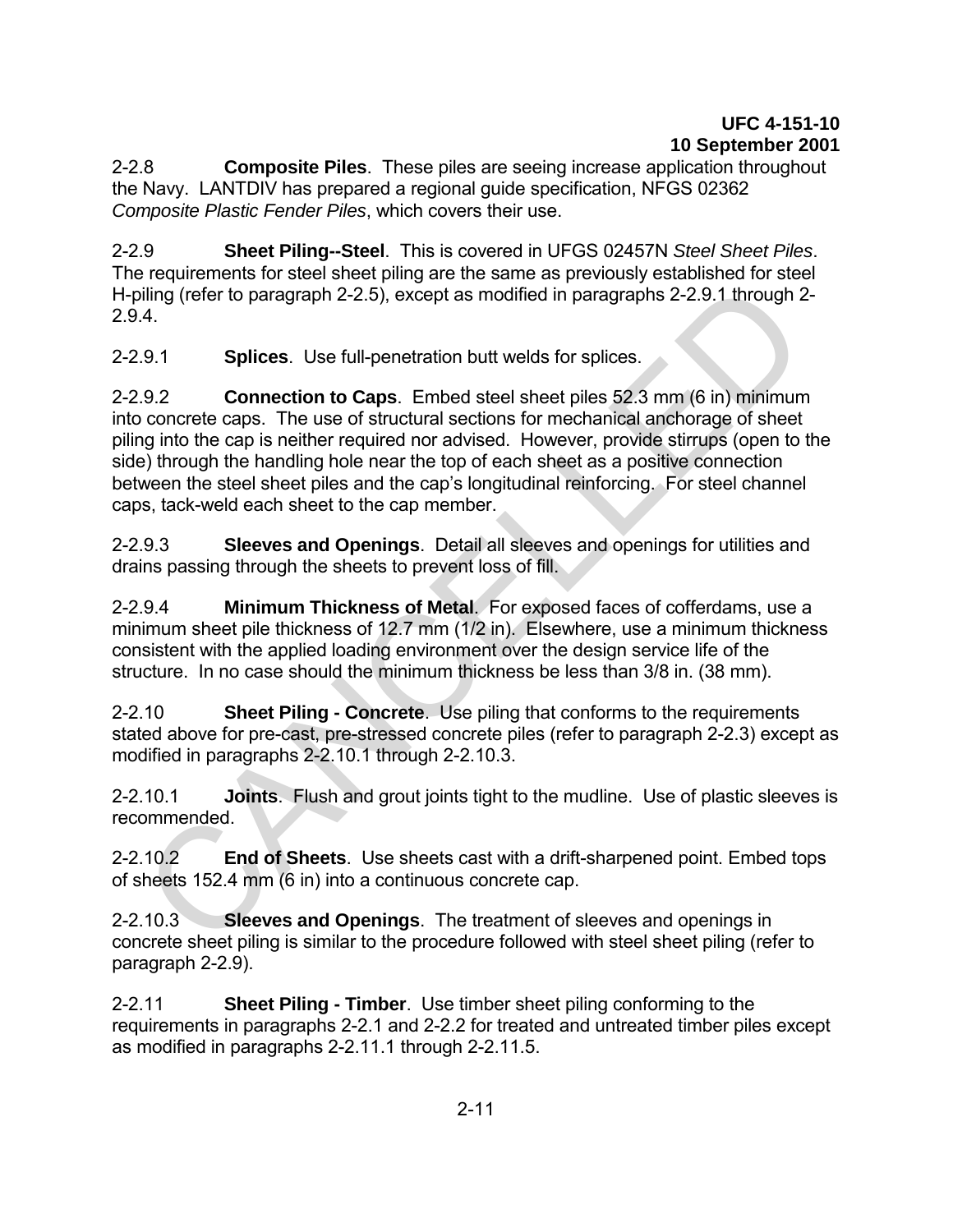2-2.11.1 **Applicability**. Timber, for the most part, no longer represents an economically competitive alternative for the construction of bulkheads. Within the range of structural applicability, aluminum and the burgeoning industry of plastic products represent lower life cycle costs than timber in all but the most benign marine environments. Therefore, the selection of timber will most probably be made based on specific aesthetic parameters.

2-2.11.2 **Treatment**. Use timber sheet piling bearing the AWPA Quality Mark MLP. The types of treatment are as described for treated timber piles.

2-2.11.3 **Joints**. Use tongue and groove or splined joints (or Wakefield Type sheeting may be used). Install sheet piling tight to the mudline.

2-2.11.4 **Drift Sharpening**. Use drift sharpened timber sheet piling.

2-2.11.5 **Tops of Sheets**. Bolt tops of sheets to a continuous timber cap, with a width equal to or greater than the thickness of the sheet piling. Where a concrete cap is used, embed the sheets 152.4 mm (6 in). 11.2 Treatment. Use timber sheet piling bearing the AWPA Quality Mark ML<br>types of treatment are as described for treated timber piles.<br>
11.3 **Joints**. Use tongue and groove or splined joints (or Wakefield Type<br>
eting may b

2-2.11.6 **Sleeves and Openings**. Detail sleeves and openings through timber bulkheads to preclude the loss of fill material.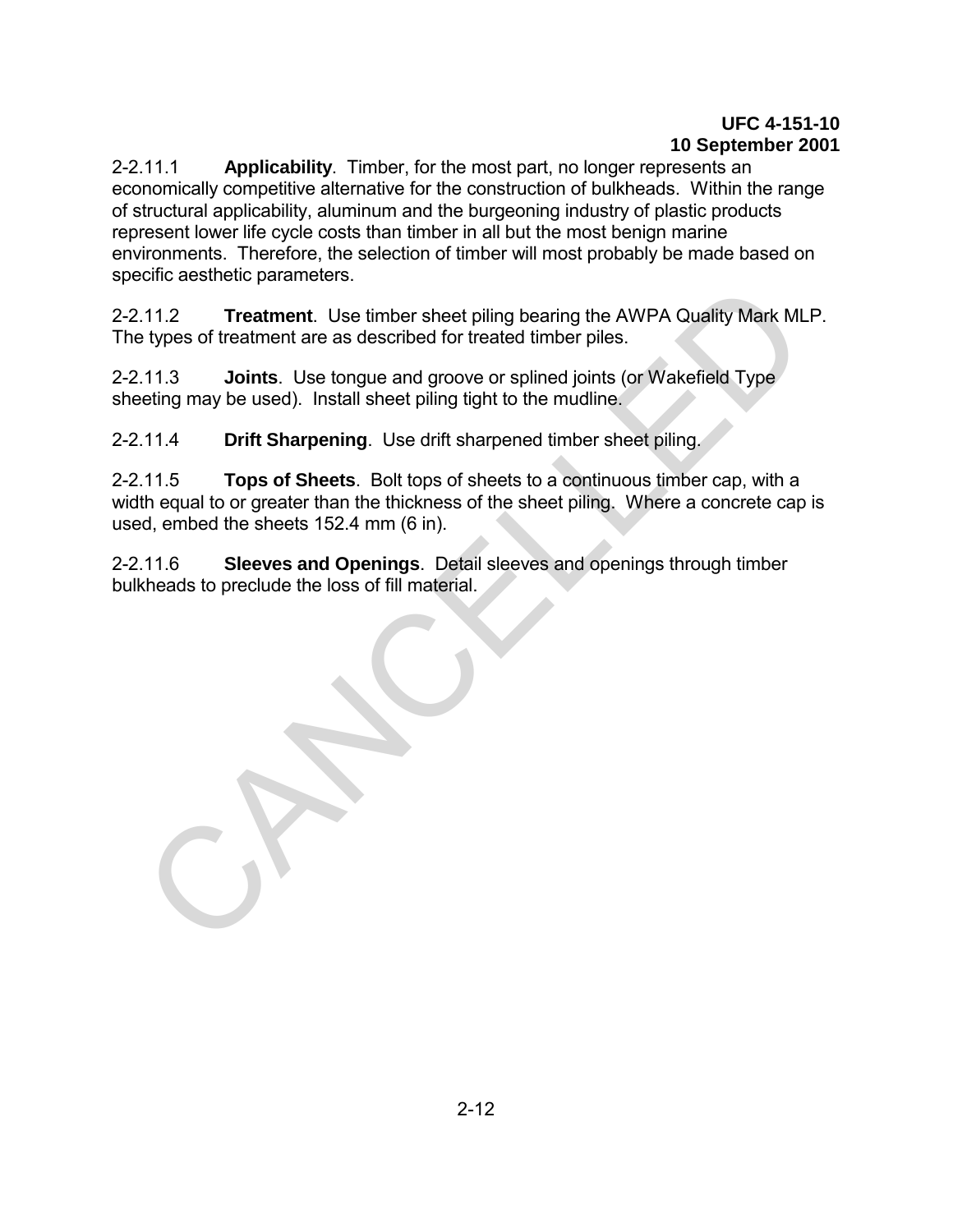#### **CHAPTER 3**

#### **DECK AND SUBSTRUCTURE FRAMING AND BRACING**

<span id="page-20-0"></span>3-1 **SUBSTRUCTURE**. The substructure includes pile caps, under-deck bracing, and other structural members (other than stringers) at and below the level of the pile caps.

3-1.1 **Pile Caps - All Types**. The effects of differential axial deformation among piles must be investigated where:

- heavy concentrated loads occur,
- piles are long,
- there is an appreciable variation in pile lengths
- pile types or installation methods vary.

 Differential deformations will not appreciably affect ultimate strength if the cap can deform elastically without buckling or fracture.

#### 3-1.2 **Timber**

3-1.2.1 **Hardware and Fittings**. For requirements pertaining to hardware and fittings, refer to Chapter 4.

3-1.2.2 **Species and Preservative Treatment**. Except for temporary structures, give substructure timbers a preservative treatment. Use a species that will accept deep treatment such as Southern pine or Douglas fir. Do not use untreated timber for permanent structures. Resistance to borers and decay of any untreated lumber - even of species presumed to be of superior resistance - is still inadequate for long-term use. Encase species that do not accept preservative treatment. caps.<br> **Pile Caps - All Types**. The effects of differential axial deformation amor<br>
smust be investigated where.<br>
• heavy concentrated loads occur,<br>
• piles are long,<br>
• there is an appreciable variation in pile lengths<br>
•

3-1.2.3 **Seasoning**. Use only seasoned timber for framing.

3-1.2.4 **Minimum Dimension**. The minimum nominal timber size should be 76 mm (3 in). National Fire Protection Association requires the following minimum dimensions: cross bracing  $-102$  mm (4 in); pile caps  $-203$  mm (8 in); stringers  $-152$  mm (6 in); and decking – 102 mm (4 in) with stringers, 76 mm (3 in) without stringers.

3-1.2.5 **Retention and Penetration of Preservative**. For guidance on the use of preservatives, conform to requirements of [AWPA Standard MLP.](#page-39-0) 

3-1.3 **Concrete**. Refer to UFGS 03311, *[Marine Concrete.](#page-35-0)*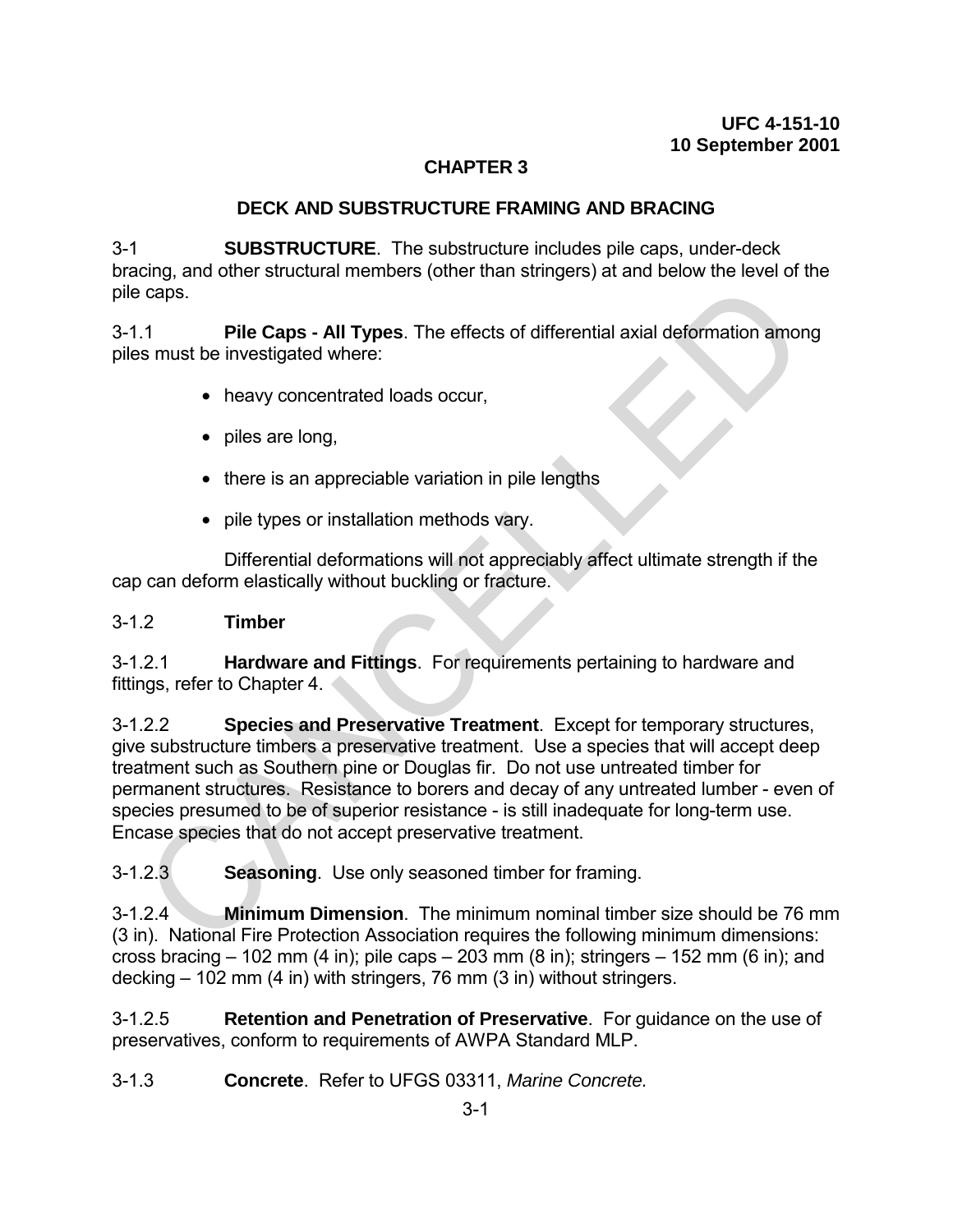3-1.3.1 **Cover**. Use a cover that conforms to the requirements of paragraph 2- 2.3.2.

3-1.3.2 **Chamfer**. The minimum chamfer for all exposed outside corners should be 25.4 mm (1 in).

3-1.4 **Steel**. Use components comprising steel substructures that conform to the requirements for steel H piles (refer to paragraph 2-2.5).

3-2 **DECK**. The "deck" includes treads, planks, slabs, stringers, and other elements supported by the pile caps.

3-2.1 **Timber**. Use timber in the deck structure conforming to the requirements for substructure framing and bracing except as modified below.

3-2.1.1 **Treatment**. Give deck framing and bracing a preservative treatment. For the deck itself, do not use creosote on walking surfaces or surfaces normally touched by people (handrails, for example). Steel. Use components comprising steel substructures that conform to the<br>
Direments for steel H piles (refer to paragraph 2-2.5).<br>
DECK. The "deck" includes treads, planks, slabs, stringers, and other<br>
nents supported by t

3-2.1.2 **Hardware and Fittings**. Refer to Chapter 4 for information on hardware and fittings.

3-2.1.3 **Decking**. Conform decking to the following materials and dimensions:

- Oak, maple, birch, black gum, or other species resistant to wear, may be used untreated for treads or traction cleats.
- Use decking not more than 300 mm (12 in) nor less than 100 mm (4 in) wide (nominal sizes).
- Use decking not less than 76 mm (3 in) thick (nominal size); 102 mm (4 in) when laid on timber stringers. Topping is 51 mm (2 in) sheathing, concrete, or asphalt.
- Provide a 10 mm (3/8 in) gap (minimum) between adjacent deck timbers.

# 3-2.2 **Concrete**

- 3-2.2.1 **General**. Conform to requirements for substructure framing and bracing.
- 3-2.2.2 **Deck Finish**. Broom-finish the deck to provide a skid-resistant surface.

3-2.3 **Steel**. When steel is used for stringers, use steel conforming to the requirements for steel H piles (refer to paragraph [2-2.5\).](#page-15-0)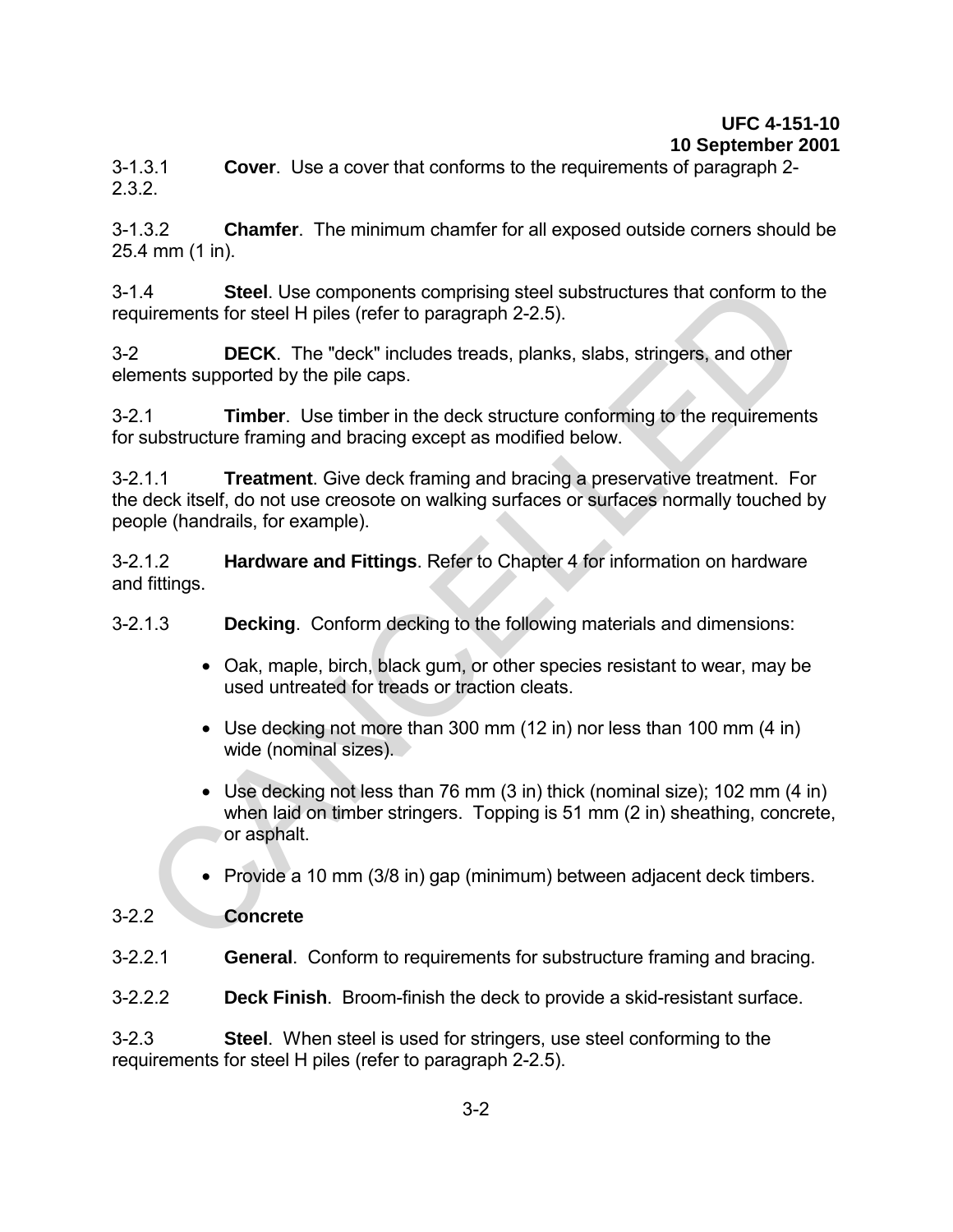#### **CHAPTER 4**

#### **HARDWARE AND FITTINGS (PERMANENT INSTALLATION)**

<span id="page-22-0"></span>4-1 **SALTWATER—IN OR BELOW SPLASH ZONE.** NAVFAC standard drawings for mooring fittings are available at the NAVFAC Engineering Innovation and Criteria web page http://criteria.navfac.navy.mil/criteria.

4-1.1 **Minimum Diameter of Bolts**. Use bolt with minimum diameter of 25 mm  $(1 in).$ 

4-1.2 **Minimum Thickness of Metal in Straps and Fittings**. Use metal with minimum thickness of 12.7 mm (1/2 in).

4-1.3 **Coatings**. Typically, mooring fittings are cast and painted.

4-1.4 **Washers**. Provide ogee washers for all bolts used in timber construction. Provide bolts used in concrete or steel structures with plate or standard circular washers with no more than two at any location. Fit inclined bolts or bolted surfaces with beveled washers.

4-1.5 **Size of Bolt Holes**. Drill all bolt holes in timber (other than holes for drift bolts) with a bit having a diameter 1.6 mm (1/16 in) larger than the diameter of the bolt shank. Align bolt-holes to allow insertion by tapping with a mallet. Do not drive or force-fit bolts. Drill holes for drift bolts 3.17 mm (1/8 in) less in diameter than the bolt diameter. Keep all drill bits sharp and control feed rate to produce shavings, rather than chips. eria web page http://criteria.navfac.navy.mil/criteria.<br>
1.1 Minimum Diameter of Bolts. Use bolt with minimum diameter of 25 m<br>
2.2 Minimum Thickness of Metal in Straps and Fittings. Use metal with<br>
1.1 Minimum Thickness o

4-1.6 **Locking of Bolts**. Tack-weld nuts or damage the bolt threads outboard of the nut to lock all bolted connections.

4-2 **SALTWATER--ABOVE SPLASH ZONE**. Use same requirements as for installations in or below splash zone except as modified below:

- Minimum bolt diameter may be reduced to 19 mm (3/4 in).
- 10 mm (3/8 in) minimum thickness metal in straps and fittings.
- 6 mm (1/4 in) minimum thickness plate washers.

4-3 **FRESHWATER**. Requirements are the same for installation in saltwater, in or below splash zone, except as modified below:

• 15.87 mm (5/8 in) minimum diameter bolts.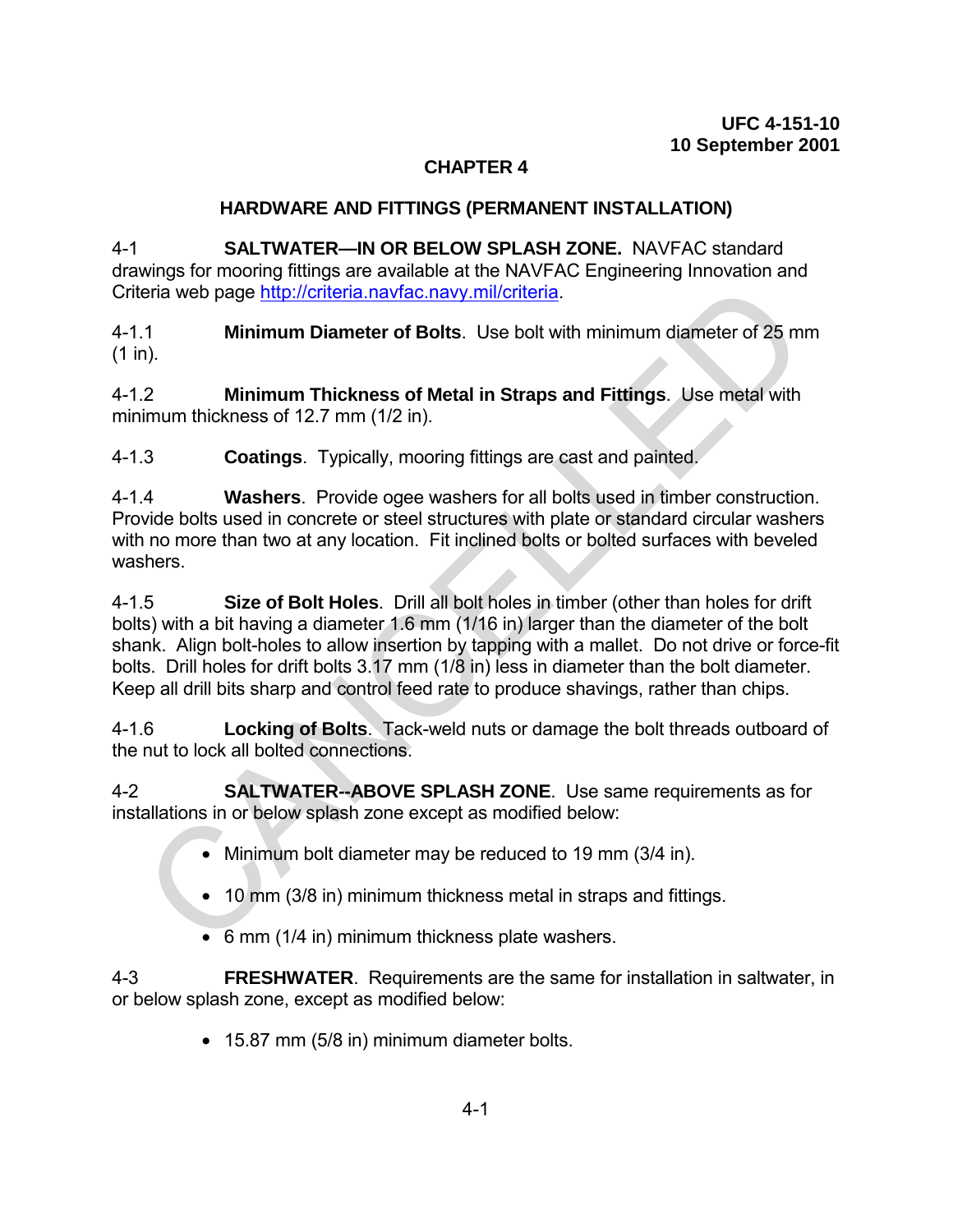• 6 mm (1/4 in ) minimum thickness metal in straps, fittings, and plate washers.

# 4-4 **SPECIAL APPLICATIONS**

4-4.1 **Stainless Steel Fittings**. Stainless steel fittings may be used for special applications, if warranted, but should be used judiciously because many stainless steels do not perform well in saltwater. They often experience severe pitting and crevice corrosion more than regular carbon steel. ilications, if warranted, but should be used judiciously because many stainless steed<br>not perform well in saltwater. They often experience severe pitting and crevice<br>osion more than regular canton steel.<br>Through Bolts. Use

4-4.2 **Through Bolts**. Use through bolts to the fullest extent possible.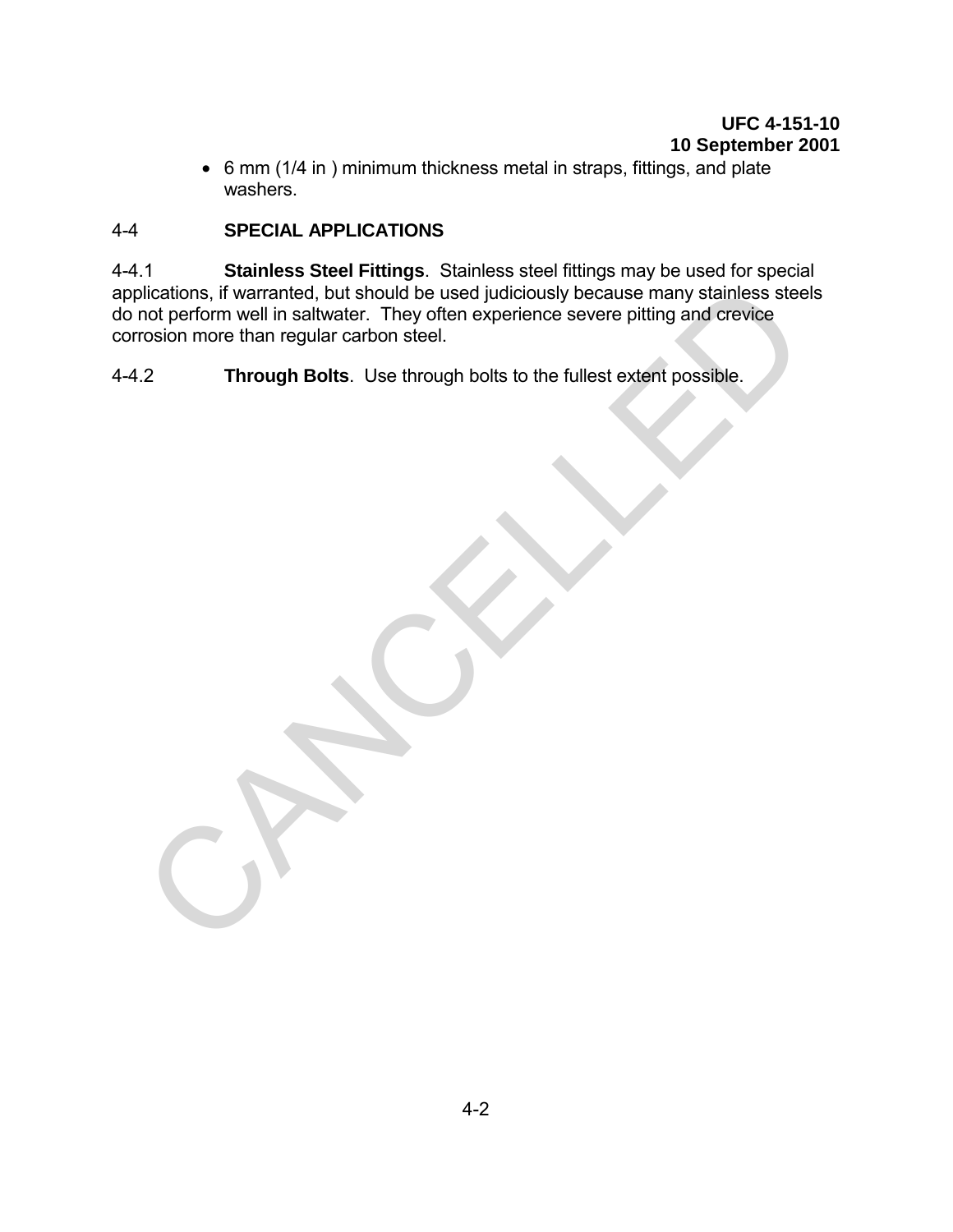#### **CHAPTER 5**

#### **SPECIAL CONSIDERATIONS**

<span id="page-24-0"></span>5-1 **SERVICE LIFE**. Unless specifically intended for a limited service life, or unless otherwise stipulated in job-specific criteria, design structures for a service life of 25 years. Where a service life of 1 year or less is intended, design may be predicated on an overall load factor of 1.15 for dead plus live load combined with any other single load; or 1.10 when combined with two or more other loads. Load factors for designs are intended for limited service life. s. Where a service life of 1 year or less is intended, design may be predicated on:<br>
rall load factor of 1.15 for dead plus live load combined with any other single load;<br>
when combined with two or more other loads. Load f

- Estimating Service Life. Assume structures detailed in accordance with this handbook meet the service life requirement in paragraph 5-1.
- Accessibility. Since waterfront structures frequently serve longer than 25 years, detail so that all components with an anticipated service life of less than 50 years can be inspected and repaired or replaced.

5-2 **CORROSION OF STEEL**. The principal factors affecting rate of corrosion loss are:

- Geographical location,
- Localized zones relative to tidal planes,
- Exposure to salt spray,
- Sand, earth, or other cover,
- Protective coating(s),
- Abrasive conditions (surf zone versus deep water),
- Stray electric currents, and
- Soil type.

5-2.1 **Service Life of Coating Systems**. Refer to Table 5-1 for approximate expected periods of protection afforded by various coating systems.

5-2.2 **Tropical Climates**. Encase steel H-piling in concrete in and above the tidal range and to a minimum depth of 1.5 m (5 ft) below MLW. Cap steel sheet piling with concrete rather than with a steel channel or timber.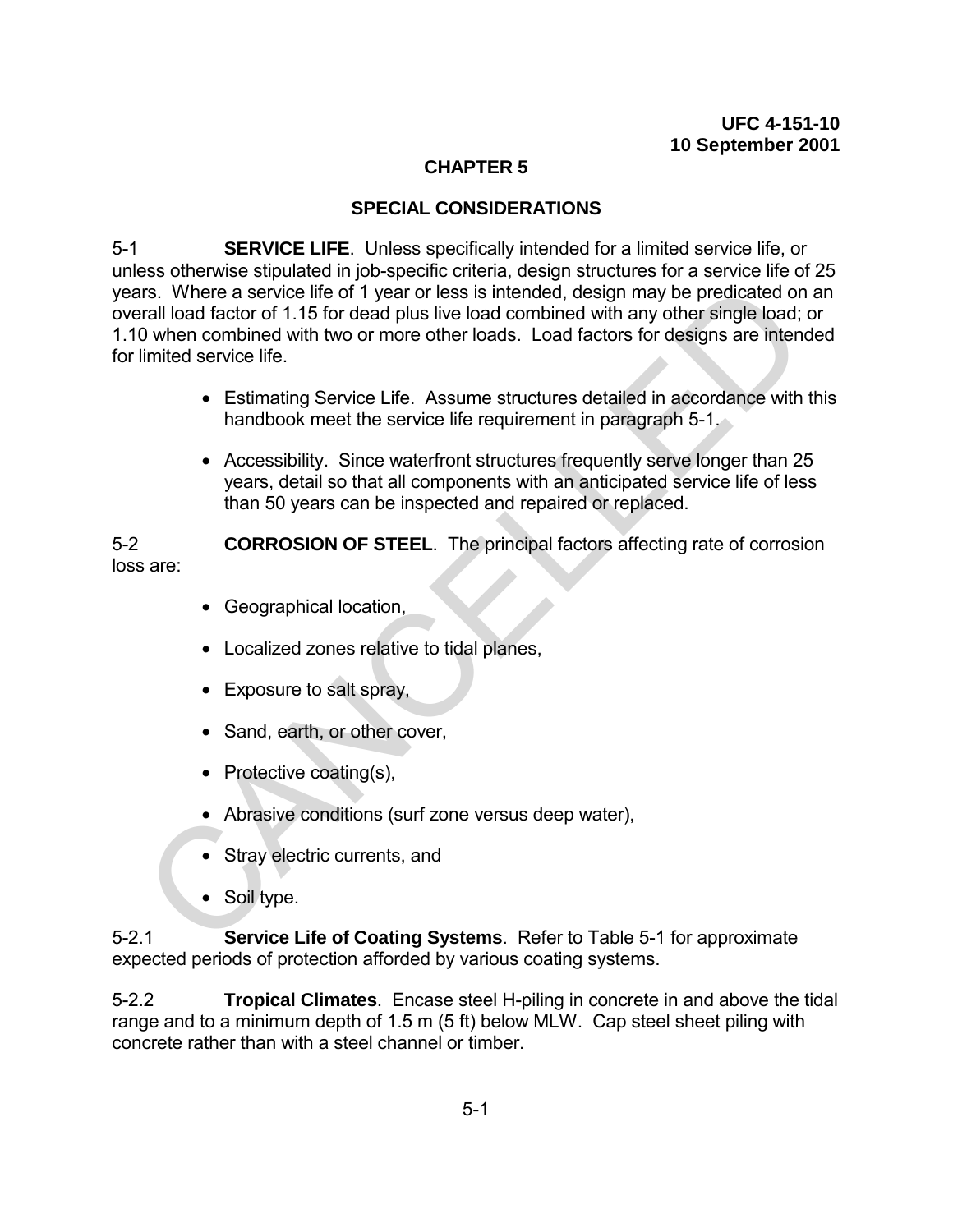#### <span id="page-25-0"></span>**Table 5-1 Period of Protection for Steel to be Expected from Various Coating Systems of Common Use[a]**

| <b>COAT DESCRIPTION[b]</b>                  | PERIOD OF PROTECTION[c] |
|---------------------------------------------|-------------------------|
| Coal tar epoxy (15 to 20 mils<br>thickness) | 10 - 20 years           |
| Galvanizing (7 to 9 mils thickness)         | 10 - 15 years           |
| <b>Metallized Aluminum</b>                  | 15 - 20 years           |
| <b>Concrete Encasement</b>                  | 25 years                |

- Notes: (a) Marine exposure (b) Coatings applied properly
	- (c) Periods of good to excellent protection, i.e. negligible loss of metal

5-2.3 **Use of Weathering Steels**. Use "weathering" steels conforming to the following requirements:

• The following steels require coating in the splash zone and other areas not boldly exposed to sun, wind, and rain: Alloy steels conforming to ASTM A242, *High-Strength, Low-Alloy Structural Steel*; A588, *High-Strength, Low-Alloy Structural Steel with 50,000 psi Minimum Yield Point to 4-in. Thick*; or A690, *High-Strength, Low-Alloy Steel H-Piles and Sheet Piling for Use in Marine Environments*; and copper bearing steels conforming to ASTM A709, *Structural Steel for Bridges*. thickness)<br>
Galvanizing (7 to 9 mils thickness)<br>
Metallized Aluminum<br>
Concrete Encasement<br>
Concrete Encasement<br>
(b) Coatings applied property<br>
(c) Periods of good to excellent protection, i.e. negligible loss of metal<br>
3.<br>

There are no consistent data on the rate of corrosion loss for steel surfaces in contact with various soils, so that consideration should be given to coating these surfaces in the same manner and degree as for ASTM A36, *Structural Steel*.

> • If an alloy conforming to ASTM A690 is used, use hardware conforming to ASTM A588.

5-3 **CATHODIC PROTECTION**. Consider cathodic protection for all buried or submerged steel structures or utilities in accordance with [MIL-HDBK-1004/10,](#page-35-0) *Cathodic [Protection](#page-35-0)*.

5-3.1 **Cathodic Protection Systems.** Consider a Cathodic Protection System (CPS) in conjunction with other protective measures such as material thickness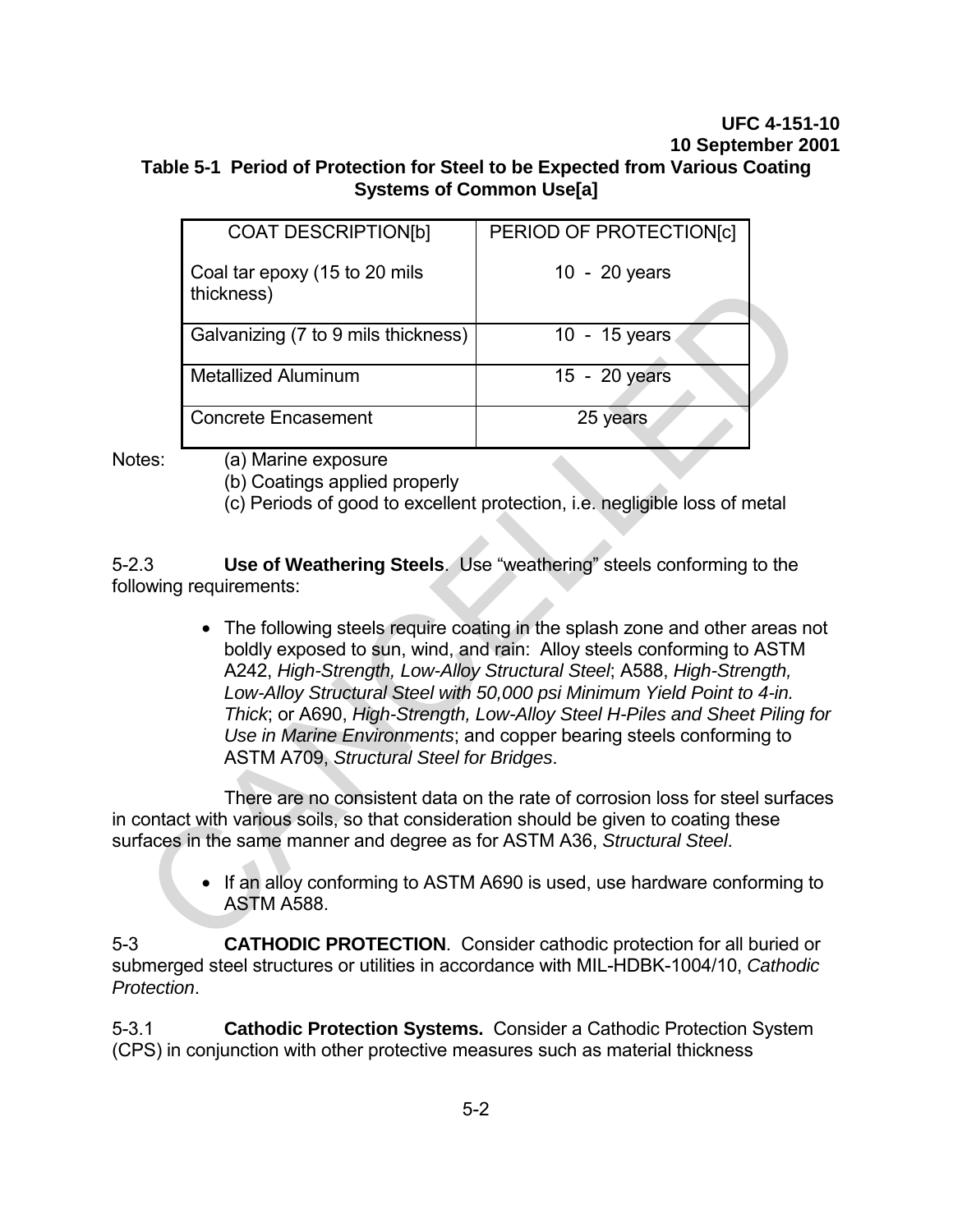incrementation, protective coatings and encasement for the following waterfront metallic structural systems:

- Steel sheet piling bulkheads
- Steel Bearing piles for piers
- Steel fender piles for piers
- Mooring components

In marine environments, CPS are most effective and can greatly extend the life of the submerged zones of steel waterfront structures. The splash and atmospheric zones will require reapplication of coatings and encasements for maximum system service life. Partial concrete encasement of steel piles creates a zone of high potential at the concrete encasement-to-bare steel pile interface where submerged. Provide CPS in these circumstances in addition to the partial encasement. • Steel fender piles for piers<br>
• Mooring components<br>
In marine environments, CPS are most effective and can greatly extend<br>
of the submerged zones of steel waterfront structures. The splash and atmospheres<br>
will require r

5-3.2 **Economic Feasibility.** Evaluate providing CPS for the following buried or submerges systems:

- Existing steel waterfront structures
- Reinforcing steel in concrete

 Base implementation of CPS on life-cycle economics. Requirements for CPS will be determined by the corrosion engineer.

5-3.3 **Rehabilitation.** When rehabilitating existing steel pile bulkheads by driving new sheets outboard of the existing, include the following requirements for the CPS:

- Electrically isolate new piling from old piling
- Electrically isolate tie rods from existing sheet piling by cutting a hole in the old piling and providing a dielectiric sleeve through the pile.
- Coat tie rods and new piling on all sides.
- Consider CPS as part of the total corrosion protection system. Use conventional soil side anodes to protect the seaside and landside of the pile and to protect the tie rods if field tests indicate this to be feasible. Otherwise, consider using a deep anode bed system. Waterside anodes are appropriate only in areas not subject to maintenance dredging, water turbulence from ship/boat traffic, normal or storm generated heavy wave action, or constant movement of the sea bottom. Conduct a site survey to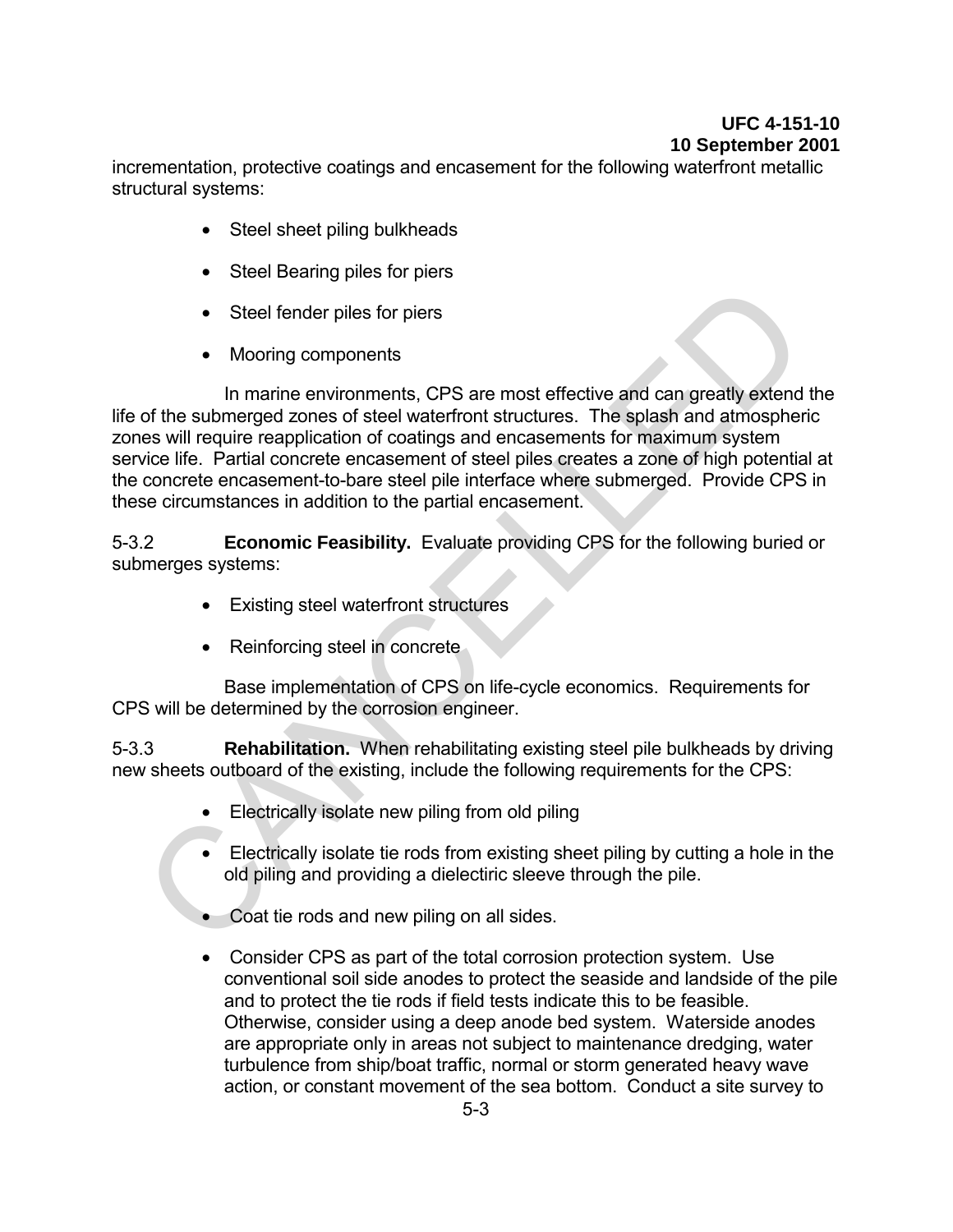determine the appropriate anode configuration and cathodic protection system requirements.

5-3.4 **Efficacy**. In general, the rate of corrosion loss below MLW is two-thirds to one-half the rate just below, at, and above MLW. Since cathodic protection is effective only below MLLW, it follows that cathodic protection should be accompanied by use of a concrete fascia or encasement to and below MLLW. Therefore, the obvious cost comparison is between such a composite system and complete concrete encapsulation.

5-3.5 **Maintenance Cost**. Consider the cost of electricity, replacement of anodes, and general repair of damage to wires and hangers in the economic analysis.

5-3.6 **Reliability of Maintenance Effort**. A cathodic protection system rendered fully or partially inoperative due to a lack of maintenance and repair is all too common. Implement regularly scheduled maintenance inspections to minimize risk of failure of the cathodic protection system.

# 5-4 **EXPANSION, CONTRACTION, AND CONTROL JOINTS**

5-4.1 **Open-Pile Platforms**. For open-pile pier and wharf platforms, refer to MIL-HDBK-1025/1, *Piers and Wharves*.

5-4.2 **Bulkheads**. In normal practice, no expansion or contraction joints are provided in the sheeting regardless of type. Assuming that a concrete cap will effectively grip the sheeting, there is no rational reason to joint the cap either as it is not free to strain axially anywhere along its length. Similarly, no special joints are required for timber or steel caps or for any anchor wall. crete fascia or encasement to and below MLLW. Therefore, the obvious cost<br>parison is between such a composite system and complete concrete encaptisulation<br>5.<br>The maintenance Cost. Consider the cost of electricity, replacem

5-4.3 **Concrete Quaywalls**. Provide joints every 90 to 120 m (300 to 400 ft). Such formed joints need not be carried more than 1.52 m (5 ft) below MLLW.

# 5-5 **MISCELLANEOUS REQUIREMENTS**

5-5.1 **Protective Lighting**. Evaluate the need for protective lighting in the following areas. Once lighting has been determined to be necessary, install lighting levels for Navy projects as specified in OPNAVINST 5510.45B, *U.S. Naval Physical Security [Manual](#page-37-0)* for:

- Land approaches to piers and docks.
- Water approaches to piers and docks.
- Decks of open piers.
- Underside of platform decks of piers and wharves, including trestles.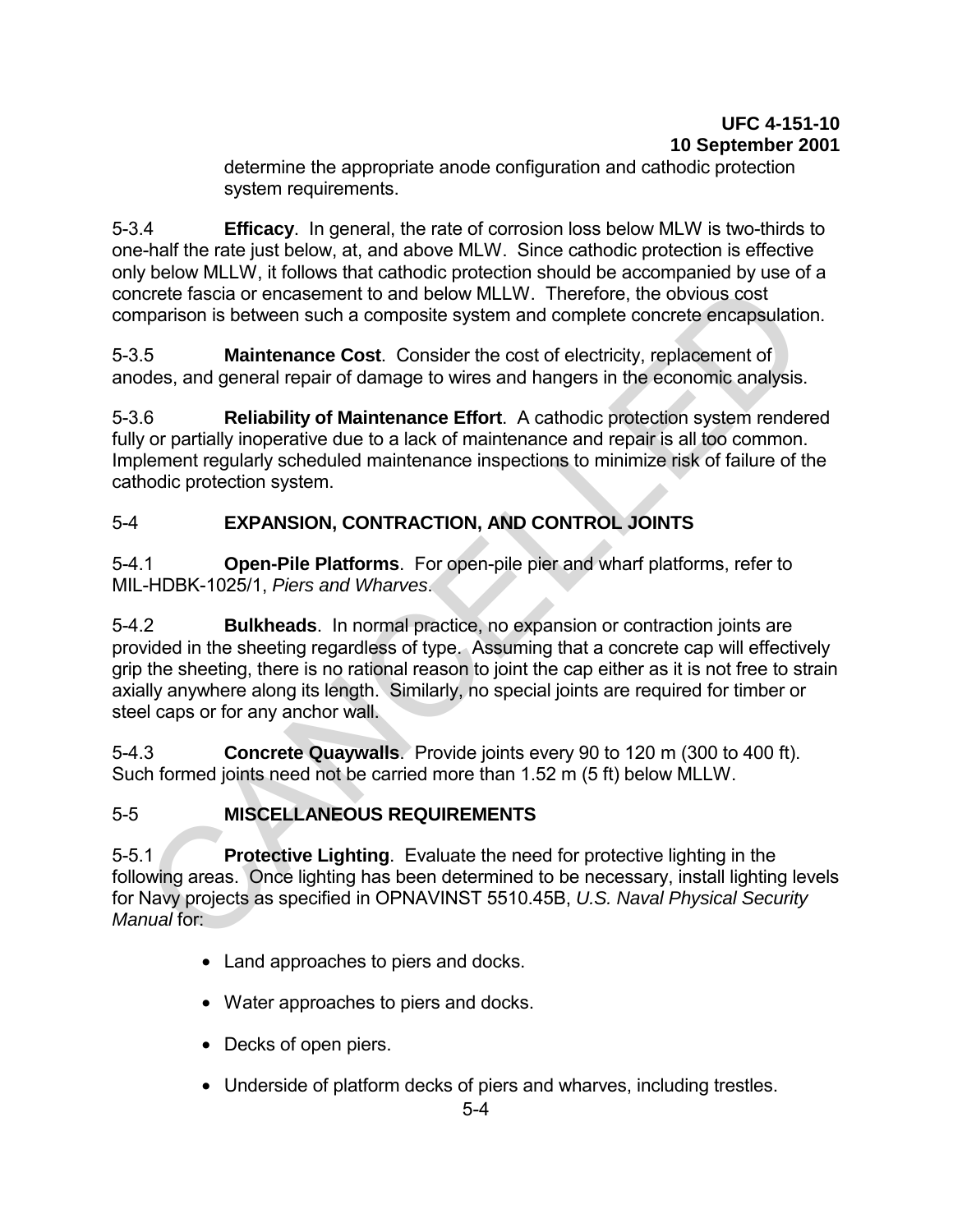<span id="page-28-0"></span>5-5.2 **Emergency Power**. Provide an emergency power source for any security area with protective lighting. Locate emergency power source within that secured area (refer to [OPNAVINST 5510.45B\)](#page-37-0).

5-5.3 **NAVAIDS**. Provide navigational aids at ends of piers, wharves, or quays. The cost of prominent, well-lighted markers is negligible in comparison to that of a collision. Refer to DM-26.1, *Harbors*, for specific requirements.

5-6 **TIMBER**. The use of timber in the marine environment should be based on life-cycle economics. If timber is placed in the marine environment, it should be pressure treated according to American Wood Preservers Association Standards unless state and local regulations restrict its installation, cutting, use, or disposal. Conversely, the timber may be wrapped by plastic according to UFGS-02462, *Wood Marine Piling Flexible [Plastic Encasement](#page-35-0)* (under development). Field divisions and Activities should conduct site-specific risk assessments for each area containing a significant quantity of timber to determine the impact on the local marine environment. The risk assessment method may employ the software developed by the Western Wood Preservers Institute or other similar systems. The assessment may also include a leachability analysis if required by the locale. Most Field Divisions and Field Activities have applied biologists on staff to assist in the planning and design process. ision. Refer to DM-26.1, *Harbors*, for specific requirements.<br>
TIMBER. The use of timber in the marine environment should be basec<br>
cycle economics. If timber is placed in the marine environment, it should be press<br>
devic

 For treated Douglas fir and Southern pine, see Table 5-2 for examples of structural characteristics as functions of preservative type.

# 5-7 **FIRE PROTECTION REQUIREMENTS**

5-7.1 **General**. Apply the provisions of the National Fire Protection Association (NFPA) Standard NFPA 307, *Standard for the Construction and Fire Protection of Marine Terminals, Piers, and Wharves*, and of MIL-HDBK-1008, *Fire Protection for Facilities Engineering, Design, and Construction.* 

5-8 **ANTI-TERRORISM / FORCE PROTECTION.** Refer to ITG 01-1, *Anti-Terrorism, Force Protection, and Physical Security of Waterfront Facilities*.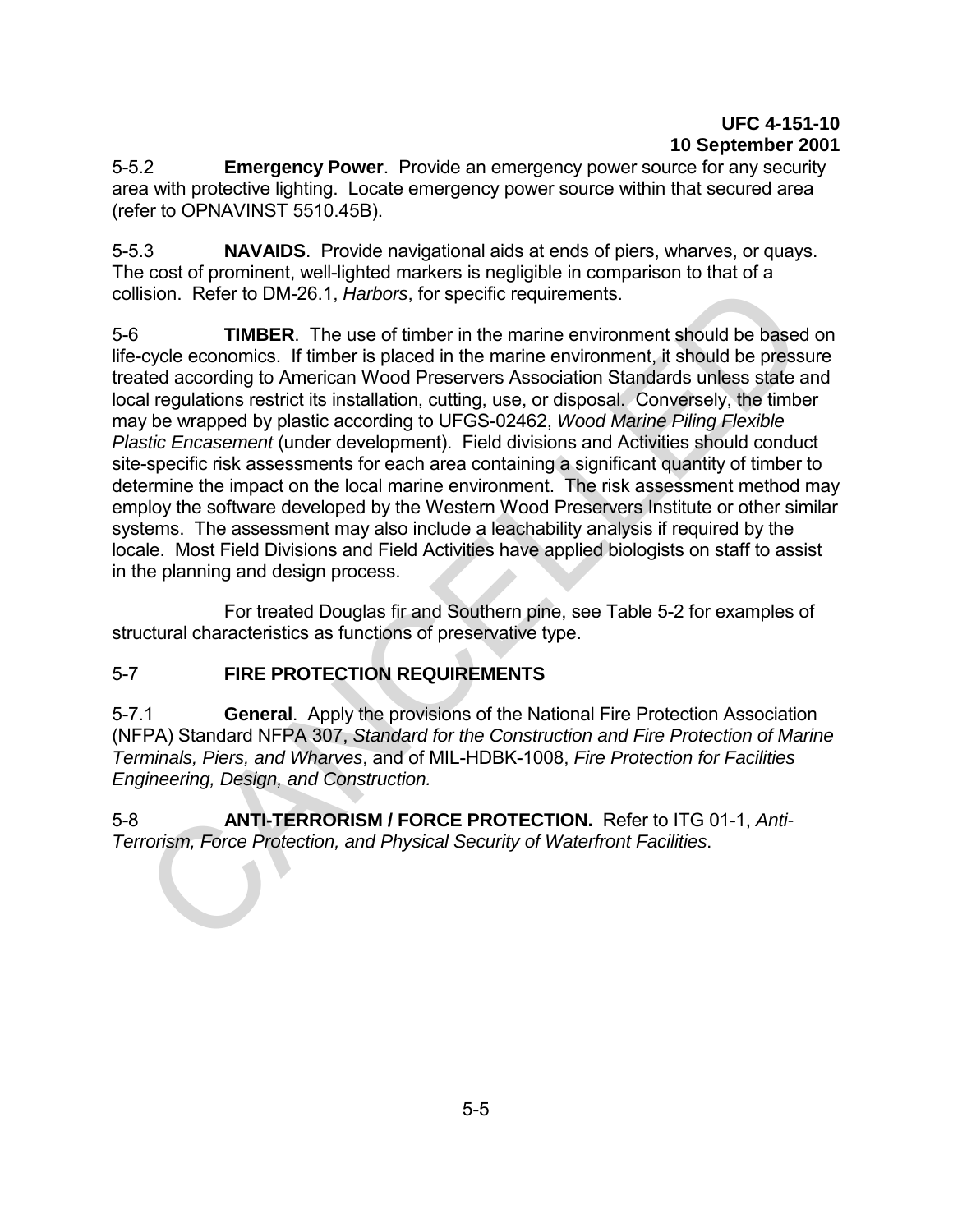<span id="page-29-0"></span>

| Type of                                                                                                                                                                                                                                                                                                                               | <b>Average Properties</b> |      |                                     |                 |                                        |               |                         |      |
|---------------------------------------------------------------------------------------------------------------------------------------------------------------------------------------------------------------------------------------------------------------------------------------------------------------------------------------|---------------------------|------|-------------------------------------|-----------------|----------------------------------------|---------------|-------------------------|------|
| <b>Treatment</b>                                                                                                                                                                                                                                                                                                                      | Modulus of<br>Rupture     |      | Modulus of Elasticity in<br>flexure |                 | <b>Energy Absorption in</b><br>Flexure |               | Compressive<br>Strength |      |
|                                                                                                                                                                                                                                                                                                                                       | PSI                       | $\%$ | <b>PSI</b>                          | %               | PSI                                    | $\frac{0}{0}$ | PSI                     | $\%$ |
|                                                                                                                                                                                                                                                                                                                                       |                           |      |                                     |                 | Fir                                    |               |                         |      |
| Untreated                                                                                                                                                                                                                                                                                                                             | 8394                      | 100  | 1.922                               | 100             | 6.388                                  | 100           | 3346                    | 100  |
| Creosote                                                                                                                                                                                                                                                                                                                              | 6862                      | 82   | 1.584                               | 82              | 4.202                                  | 66            | N/A                     | N/A  |
| <b>ACA Dual</b>                                                                                                                                                                                                                                                                                                                       | 6111                      | 73   | 1.637                               | 80              | 3.069                                  | 48            | 2714                    | 81   |
| <b>CCA Dual</b>                                                                                                                                                                                                                                                                                                                       | 3844                      | 46   | 1.171                               | 61              | 3.364                                  | 63            | 2333                    | 70   |
| <b>ACA</b>                                                                                                                                                                                                                                                                                                                            | 5620                      | 67   | 1.416                               | 74 <sup>°</sup> | 2.078                                  | 33            | 2462                    | 74   |
|                                                                                                                                                                                                                                                                                                                                       |                           |      |                                     |                 | Pine                                   |               |                         |      |
| Untreated                                                                                                                                                                                                                                                                                                                             | 8007                      | 100  | 1.942                               | 100             | 5.24                                   | 100           | N/A                     | N/A  |
| Creosote                                                                                                                                                                                                                                                                                                                              | 6960                      | 74   | N/A                                 | N/A             | N/A                                    | N/A           | N/A                     | N/A  |
| <b>ACA Dual</b>                                                                                                                                                                                                                                                                                                                       | 4726                      | 59   | 1.568                               | 81              | 2.829                                  | 64            | N/A                     | N/A  |
| <b>CCA Dual</b>                                                                                                                                                                                                                                                                                                                       | 4167                      | 52   | 1.441                               | 74              | 2.413                                  | 46            | N/A                     | N/A  |
| <b>ACA</b>                                                                                                                                                                                                                                                                                                                            | 5534                      | 69   | 1.538                               | 79              | N/A                                    | N/A           | N/A                     | N/A  |
| <b>CCA</b>                                                                                                                                                                                                                                                                                                                            | 5410                      | 68   | N/A                                 | N/A             | N/A                                    | N/A           | N/A                     | N/A  |
| NOTES:<br>1) "N/A" indicates a large spread in measured values for a small number of samples.<br>2) $%$ = percent of the value for untreated wood.<br>3) Source: Civil Engineering Laboratory, Technical Note (TN) No. N1636 Mechanical Properties of<br>Preservative Treated Marina Piles - Results of Limited Full - Scale Testing. |                           |      |                                     |                 |                                        |               |                         |      |

#### **Table 5-2 Properties of Treated Woods**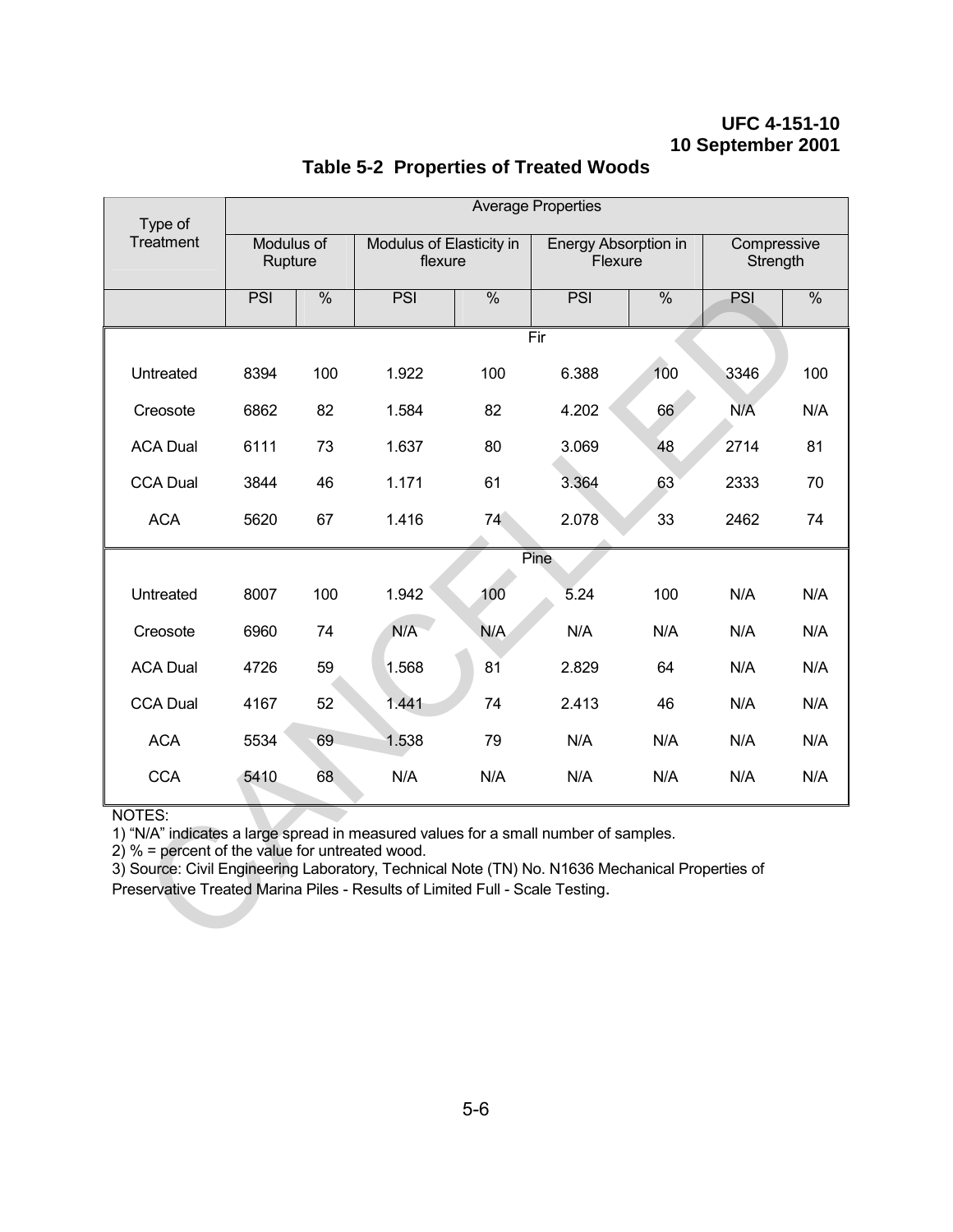#### **CHAPTER 6**

# <span id="page-30-0"></span>**STRENGTH EVALUATION OF EXISTING WATERFRONT STRUCTURES**

6-1 **EVALUATING STRENGTH OF EXISTING MATERIALS.** Recent work by Naval Facilities Engineering Service Center (NFESC) has accomplished much in evaluating the strength of existing materials. NFESC has conducted impact load tests, followed by finite element analysis to evaluate the strength of a number of waterfront locations. This was followed by development of innovative repair techniques such as installation of a laminate composite overlay on the underside of existing Navy piers. A series of reports have been published on this topic that can be accessed at the NFESC website:

http://www.nfesc.navy.mil/shore/filecabinet.html. For strength evaluation of mooring hardware, reference UFC 4-150-08 *Inspection of Mooring Hardware.* 

6-1.1 **General**. Apply the provisions of ITG 01-2, *Minimum Design Loads for Buildings and Other Structures,* relating to the use of used and / or unidentified materials.

6-1.2 **Number of Tests Required to Establish Strengths of Undocumented Materials**. Where no documentation exists pertaining to the strength of an existing material, the strength must be established by tests of the material. Use the value that sampling and testing indicates to have a 95 percent probability of being exceeded, as the strength of material to be assumed for strength evaluation of the structure. Use no fewer than four samples of a given material for testing. mgth of existing materials. NFESC has conducted impact load tests, followed by finement analysis to evaluate the sterngth of a number of waterfront locations. This way wered by development of imovative repair techniques su

# 6-1.3 **Tests and Test Specimens**

6-1.3.1 **Steel Members**. For steel members, take test specimens from locations and as described in ASTM A6, *Standard Specifications for General Requirements for Rolled Steel Plates, Shapes, Sheet Piling and Bars for Structural Use.*

6-1.3.2 **Concrete Members**. For concrete members, use drilled cores and sawed beams as described in ASTM C42, *Obtaining and Testing Drilled Cores and Sawed Beams of Concrete.* 

6-1.3.3 **Wood Members**. For wood members, stress-grade visually as described in ASTM D245, *Standard Methods for Establishing Structural Grades and Related Allowable Properties for Visually Graded Lumber*.

6-2 **COMPUTING STRENGTH OF THE STRUCTURE**. Base analyses on measured in-place dimensions and existing conditions. A badly deteriorated or obviously overloaded structure often continues to support the applied loads with no discernible indications of distress. It is important to consider the factors contributing to this phenomenon when evaluating the strength of an existing structure. The more important of these factors are presented in paragraphs 6-2.1 through 6-2.8.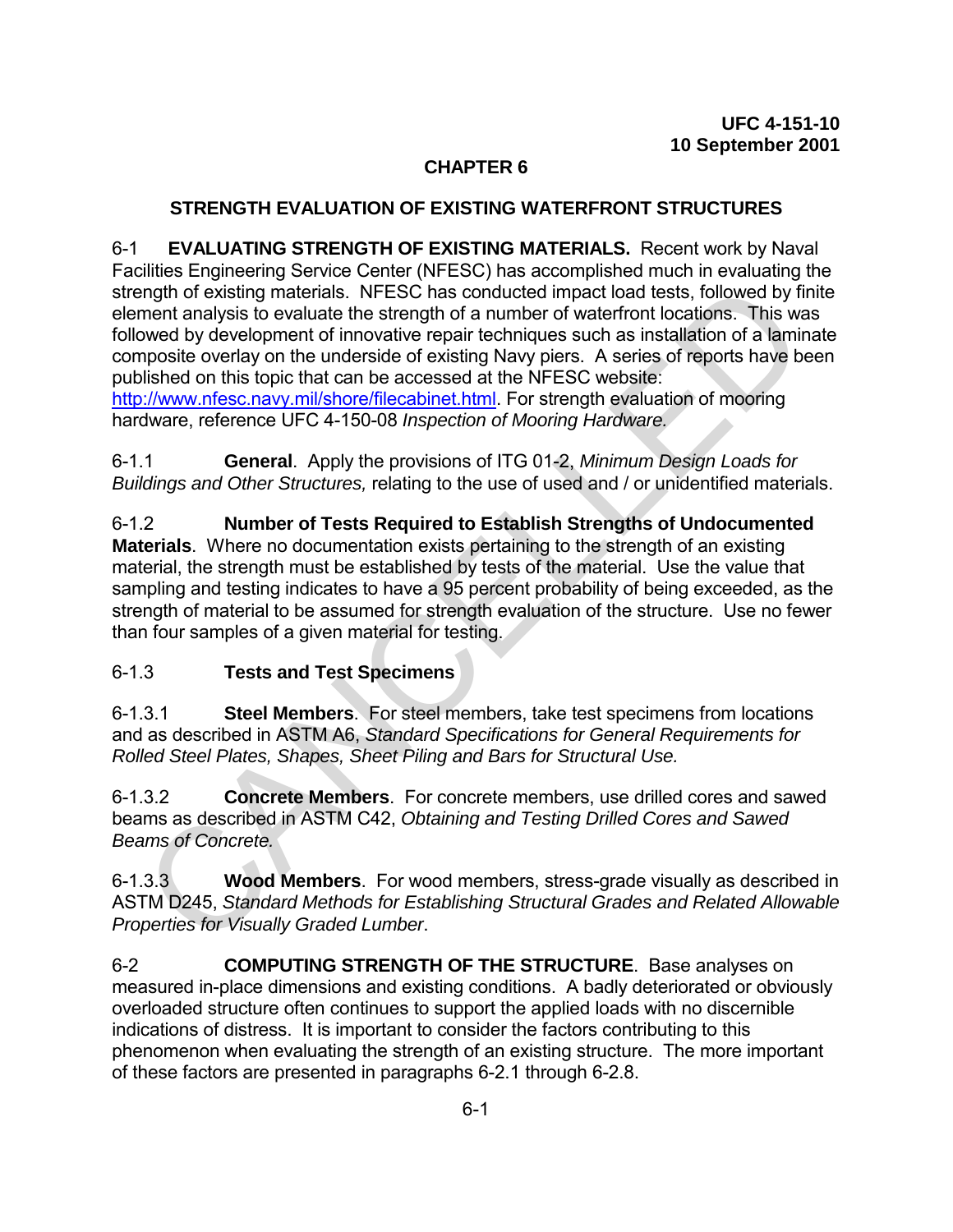6-2.1 **Simplifying Design Assumptions**. Structural design commonly employs simplifying assumptions intended to make the design effort more manageable. These assumptions are invariably conservative and often result in substantial excess strength, for example, in presenting the distribution of concentrated loads to a slab, and in the structural design of variable sections.

6-2.1.1 **Distribution of Concentrated Loads to a Slab**. Conventional procedures, such as those described in the references of MIL-HDBK-1002/3, DM-2.04, and the American Association of State Highways and Transportation Officials (AASHTO), underestimate distribution of concentrated loads applied to a slab. Previous discussion in paragraph 6-1 relates here.

6-2.2 **Locations of Weakened Sections**. Members are proportioned for maximum stress conditions. The section required at points of maximum stress frequently is carried for the full length of the member to minimize the costs of fabrication or of form work, or for aesthetic reasons. If the deterioration of a member is localized and does not occur at a point of maximum stress, the "strength" of the overall member may not be impaired by exhibited deterioration. 1.1 **[D](#page-35-0)istribution of Concentrated Loads to a Slab.** Conventional procedu<br>h as those described in the references of MIL-HDBK-100273, DM-2.04, and the<br>erestimate distribution of State Highways and Transportation Officials (A

6-2.3 **Changed Design Methodology**. If a structure was originally designed based on an elastic analysis, re-analysis based on ultimate strength, plastic redistribution of moments, or moment distribution based on the concept of yield line theory will frequently yield a greater analytical capacity.

6-2.4 **Design Live Loads**. Design live loads are seldom realized in practice. Therefore, original design loadings should be assessed and compared to actual load requirements for continuing validity.

6-2.5 **Excess Section**. Designs often contain excess strength by way of provision of sacrificial metal, rounding member sizes to the next heavier section, or to a lighter but stronger section, or for satisfaction of requirements for minimum thickness of metal or limiting deflection. Piling, in particular, is often sized beyond its structural requirement to resist driving stresses or for load transfer to the soil.

6-2.6 **Change of Structural Action**. The structural response to an applied load may differ from that assumed during design. Ordinary beams and slabs are a common case in point. These are proportioned on the basis of pure flexural behavior. However, except for large ratios of span to depth, pure flexural action is not realized, and the member resists the load, at least partly, by catenary action or arching. Composite actions between separate different structural elements may develop over time, which had not yet developed during original construction. Yield points may develop, changing the moment diagram and reactions, thus increasing some and decreasing others, with the changes often being non-critical.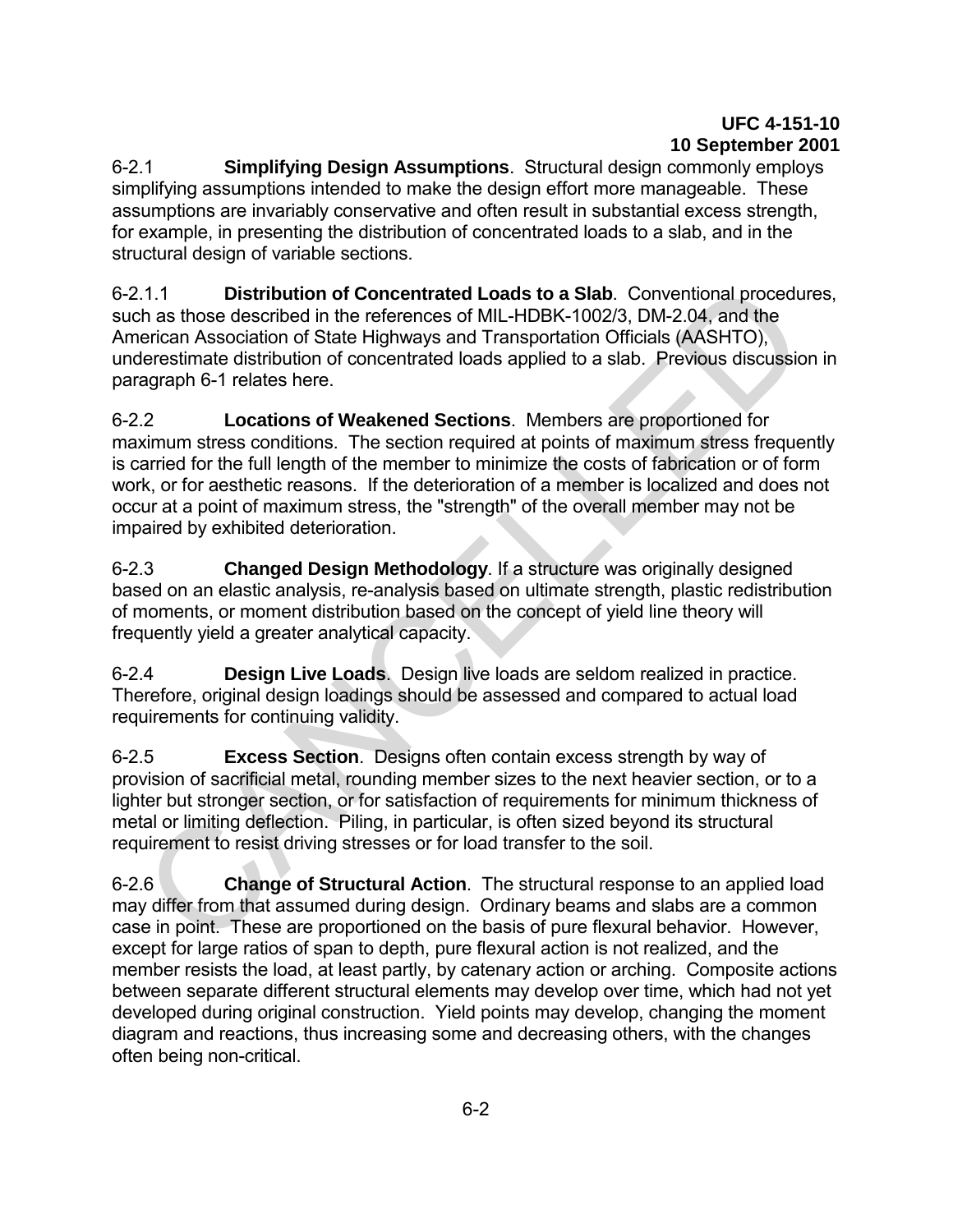6-2.7 **Change in Loading**. In some cases, the design load represents a temporary or construction condition, and the service loads are of lesser severity. For example, if a retaining wall is well drained, maximum lateral pressure will occur during and shortly after back-filling, dissipating somewhat with time. Another example is that of a hydraulic fill. The lateral pressure decreases as the fill drains. Borings will help in evaluating actual, in-place soil properties at the time that evaluation is made.

# 6-3 **EVALUATING CONCRETE STRENGTH USING LOAD TESTS**

6-3.1 **Method**. Apply the provisions of Chapter 20 of ACI-318, supplemented as described in paragraphs 6-3.2 through 6-3.4.

6-3.2 **Test Load**. Use test load magnitudes of 1.4D + 1.7L where live load is the reduced load (for tributary area). This increased loading intensity will require careful observation and control to preclude precipitating collapse. For this purpose, load in six increments, rather than four, and where feasible, use water-loading for safe provision of emergency drainage and load removal.

6-3.3 **Lateral Loads**. Simulate lateral loads expected to occur simultaneously with vertical loads in the test.

6-3.4 **Loaded Area**. Make the loaded area large enough to ensure that additional strength due to continuity and three-dimensional action within the structure is properly reflected in the test.

# 6-4 **SPECIAL PROVISIONS REGARDING CAPACITY OF EXISTING PILES**

6-4.1 **Structural Capacity**. Check existing piles checked for effects of deterioration. A reconnaissance survey should be made to identify areas of "worst conditions." Measurement of overall residual strength in 1 percent to 2 percent (but not less than 4) of the piles will be considered an adequate statistical sample on which to base judgment of capacity. Use the "worst" piles of the group as identified in the reconnaissance survey. **EVALUATING CONCRETE STRENGTH USING LOAD TESTS**<br>
1 **Method**. Apply the provisions of Chapter 20 of ACI-318, supplemented<br>
cribed in paragraphs 6-3.2 through 6-3.4.<br>
2 **Test Load**. Use test load magnitudes of 1.4D + 1.7L wh

 Give consideration to probable, future progression of loss of strength. Usually, the mudline under a platform has accreted well above the normal, stable slope line drawn from the existing dredge level alongside the platform. Discount this material in estimating the un-braced pile length (L). Should future dredging to greater depth be contemplated, consider the increased un-braced pile length that would result.

6-4.2 **Capacity of the Soil to Support the Pile**. Unless the embedded length of a pile has been reduced by scour or dredging, assume no reduction in bearing capacity from that initially achieved during driving. Where installed capacity is not known, consider the use of load tests to establish capacity.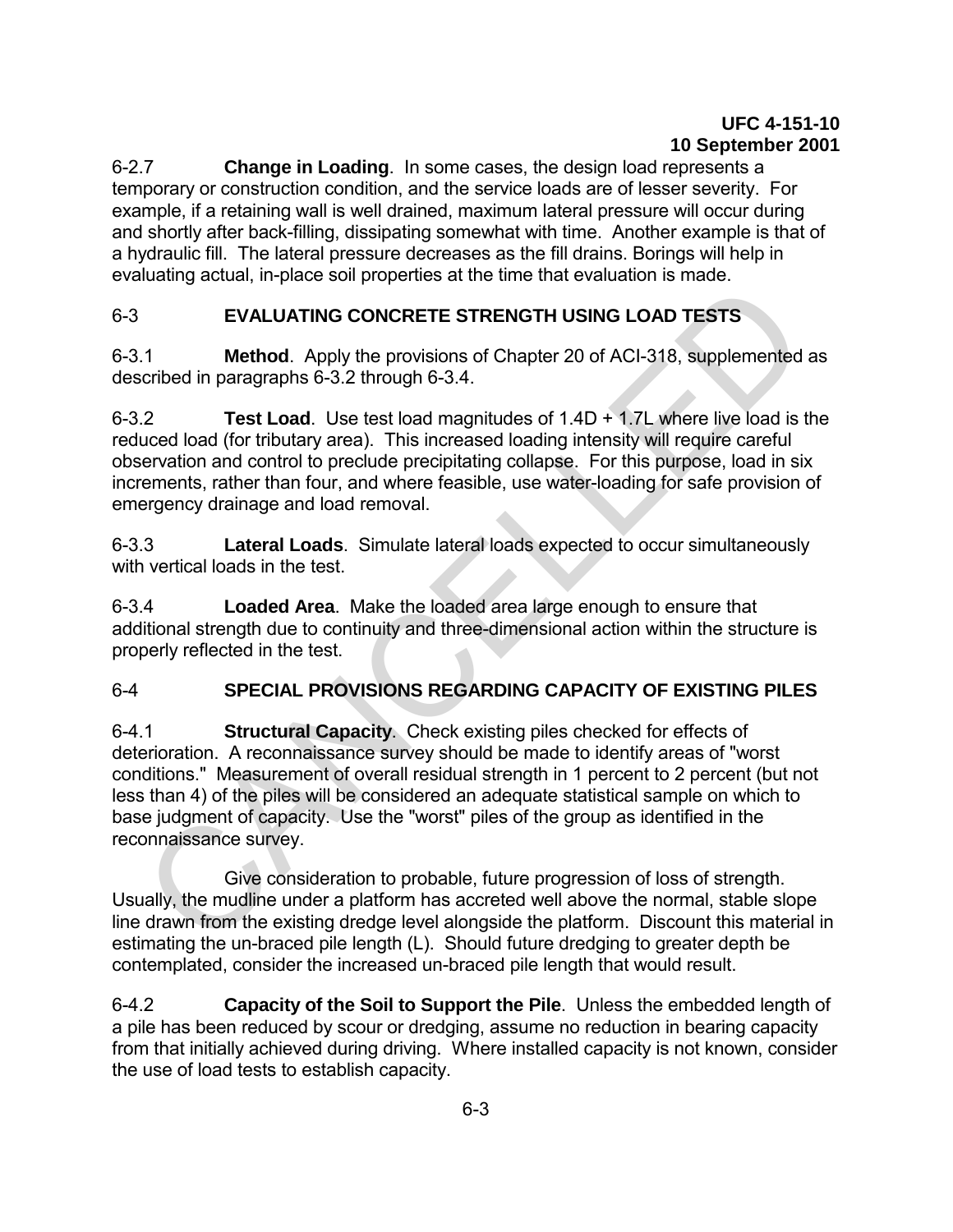6-4.3 **Sheet Piling**. Take the capacity of sheet piling to support vertical loads one-half the value indicated by conventional formulae relating capacity to driving resistance.

6-4.4 **Interpretation of Load Tests**. For interpretation of load tests refer to NAVFAC DM-7.01 *Soil Mechanics*, DM-7.02 *Foundations and Earth Structures*, and MIL-HDBK 1007/3 *Soil Dynamics and Special Design Aspects.* BK 1007/3 Soil [D](#page-35-0)ynamics and Special Design Aspects.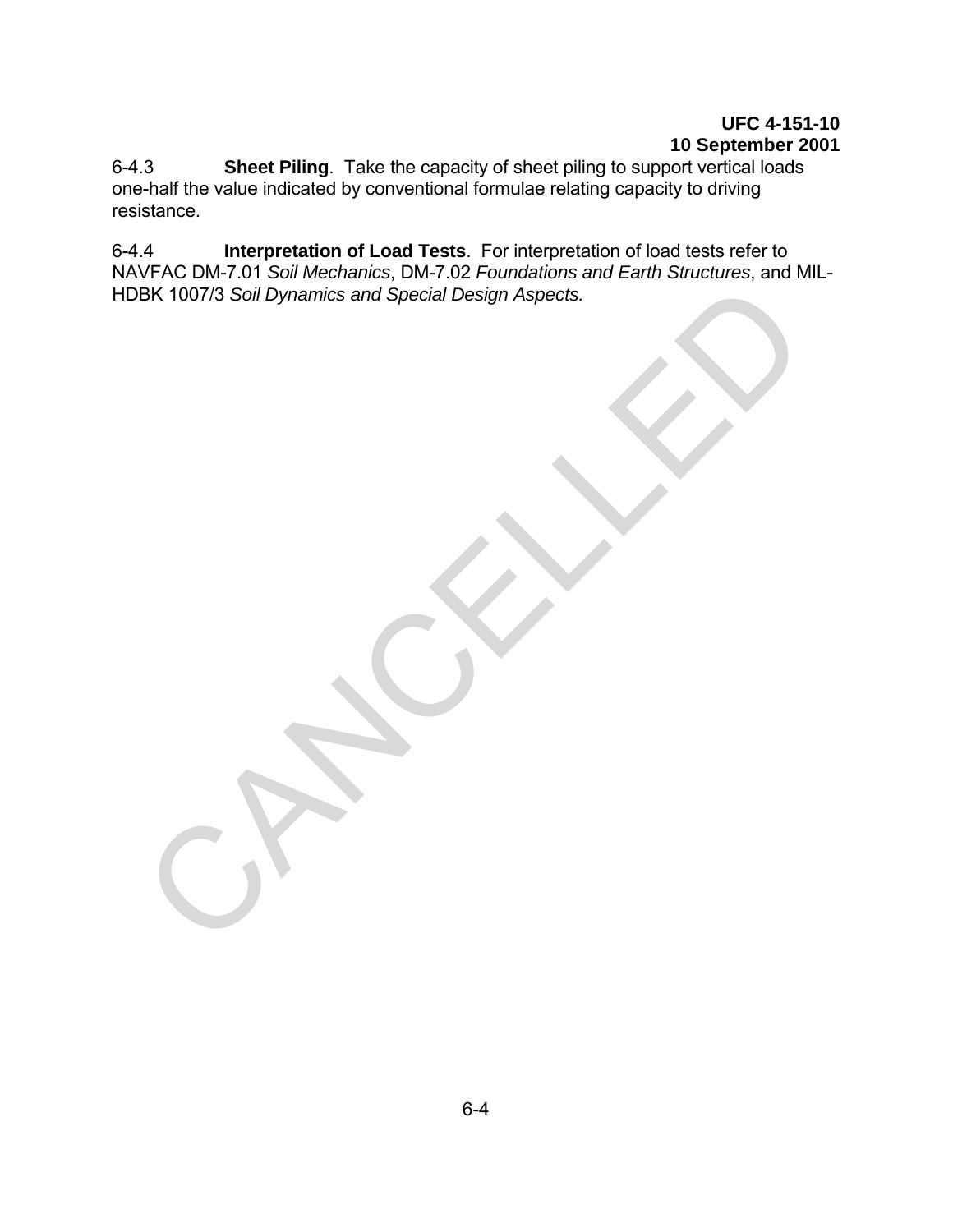# **CHAPTER 7**

#### **DETERIORATION OF WATERFRONT STRUCTURES**

<span id="page-34-0"></span>7-1 **GENERAL**. Considerable treatment of this topic may be found in [UFC 4-](#page-36-0) 150-07 *[Maintenance of Waterfront Facilities](#page-36-0)* and UFC 4-150-08 *Inspection of Mooring [Hardware.](#page-36-0)* 

CANCELLED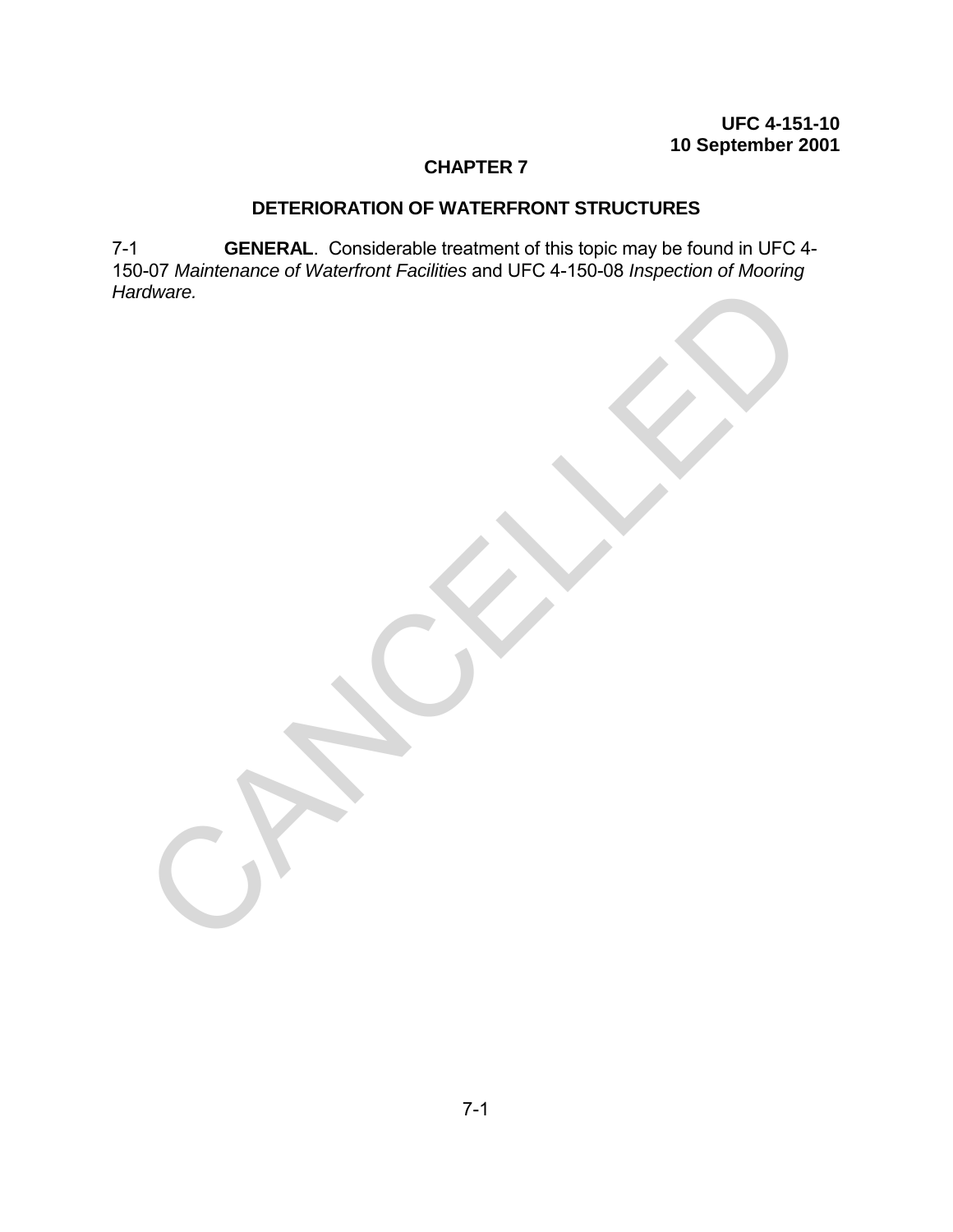#### APPENDIX A

#### REFERENCES

#### <span id="page-35-0"></span>**GOVERNMENT PUBLICATIONS**

1. Naval Facilities Engineering Command (NAVFACENGCOM) 1510 Gilbert Street, Norfolk, VA 23511-2699

http://criteria.navfac.navy.mil/criteria

DM-2.04, Concrete **Structures** 

DM-7.01, Soil Mechanics

DM-7.02, Foundations and Earth Structures

DM-26.1, Harbors

MIL-HDBK-1002/3, Steel **Structures** 

MIL-HDBK-1004/10, Cathodic Protection

MIL-HDBK-1007/3, Soil Dynamics and Special Design Aspects

MIL-HDBK-1008C, Fire Protection for Facilities Engineering, Design, and **Construction** 

MIL-HDBK-1025/1, Piers and **Wharves** 

ITG 01-1(Draft), Anti-Terrorism, Force Protection, and Physical Security of Waterfront Facilities Norfolk, VA 23511-2699<br>
DM-7.01, Soil Mechanics<br>
DM-7.02, Foundations and<br>
Earth Structures<br>
DM-26.1, Harbors<br>
MIL-HDBK-1002/3, Steel<br>
Structures<br>
MIL-HDBK-1002/3, Steel<br>
Structures<br>
MIL-HDBK-1004/10,<br>
Cathodic Protection<br>

UFGS 02362, Composite Plastic Fender Piles

UFGS 02395N, Prestressed Concrete Fender Piling

UFGS 02456N, Prestressed Concrete Piles

[Unified Facilities Guide Specification](http://criteria.navfac.navy.mil/criteria)  http://criteria.navfac.navy.mil/criteria [http://www.hnd.usace.army.mil/techinfo/index.ht](http://www.hnd.usace.army.mil/techinfo/index.htm) [m](http://www.hnd.usace.army.mil/techinfo/index.htm)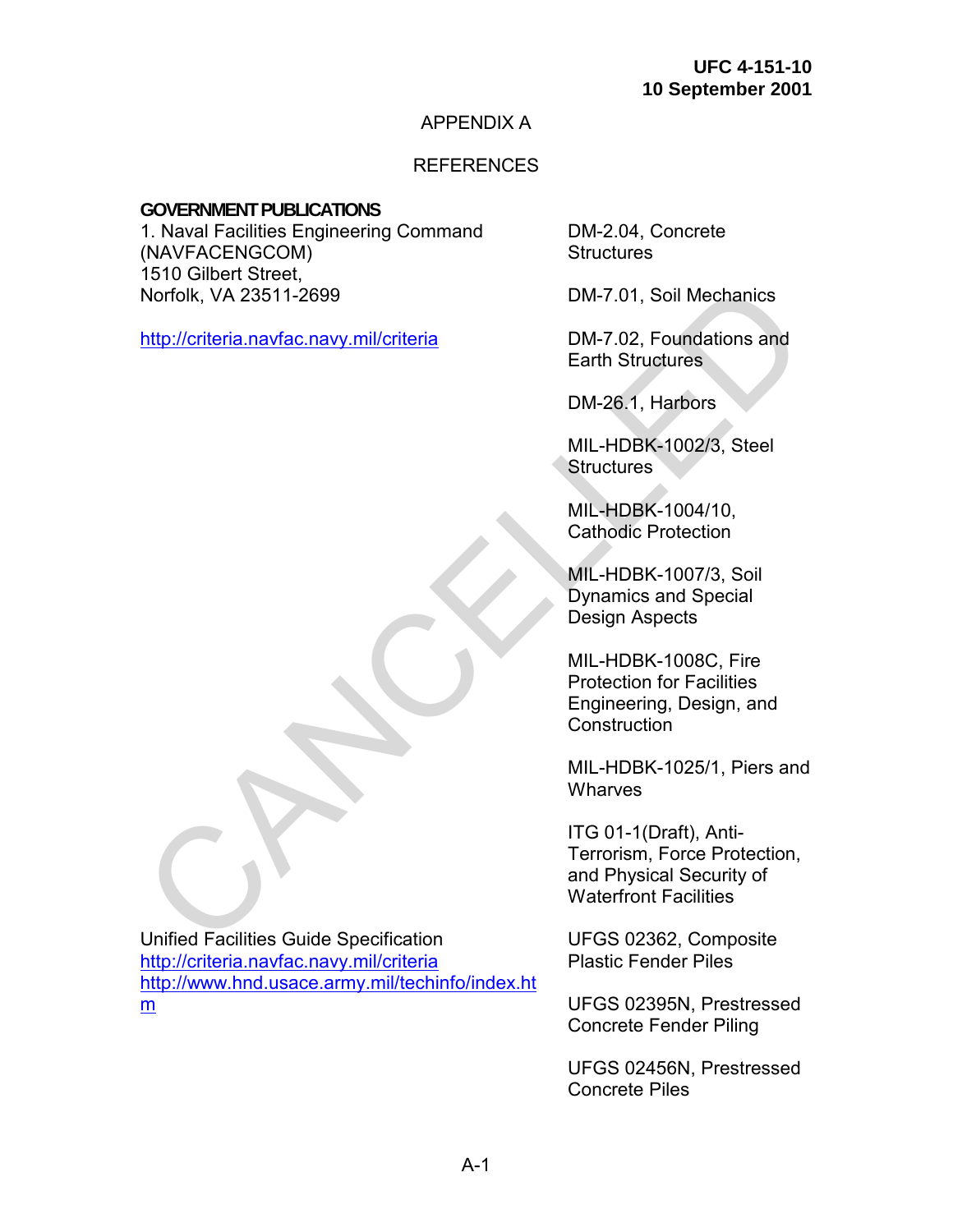UFGS 02457N, Steel Sheet Piles

UFGS 02459N, Cast-in-Place Concrete Piles

UFGS 02460N, Steel H-Piles

UFGS 02461N, Wood Marine Piles

UFGS 02462N, Wood Marine Piling Flexible Plastic Encasement (under development)

UFGS 02465a, Auger Placed Grout Piles

UFGS 02468N, Drilled Foundation Caissons

UFGS 03311, Marine **Concrete** 

UFGS 13110N, Cathodic Protection by Galvanic Anodes

UFGS 13111N, Cathodic Protection by Impressed **Current** 

UFC 4-150-07, Maintenance of Waterfront Facilities

UFC 4-150-08, Inspection of Mooring Hardware

<span id="page-36-0"></span>Unified Facilities Criteria http://criteria.navfac.navy.mil/criteria http://www.hdn.usace.army.mil/techinfo/index.ht m UFGS 02461N, Wood<br>
Marine Piles<br>
UFGS 02462N, Wood<br>
Marine Pling Flexible Plastic<br>
Encasement (under<br>
development)<br>
UFGS 02465a, Auger Place<br>
Grout Piles<br>
UFGS 03445a, Auger Place<br>
Grout Piles<br>
UFGS 03311, Marine<br>
Concrete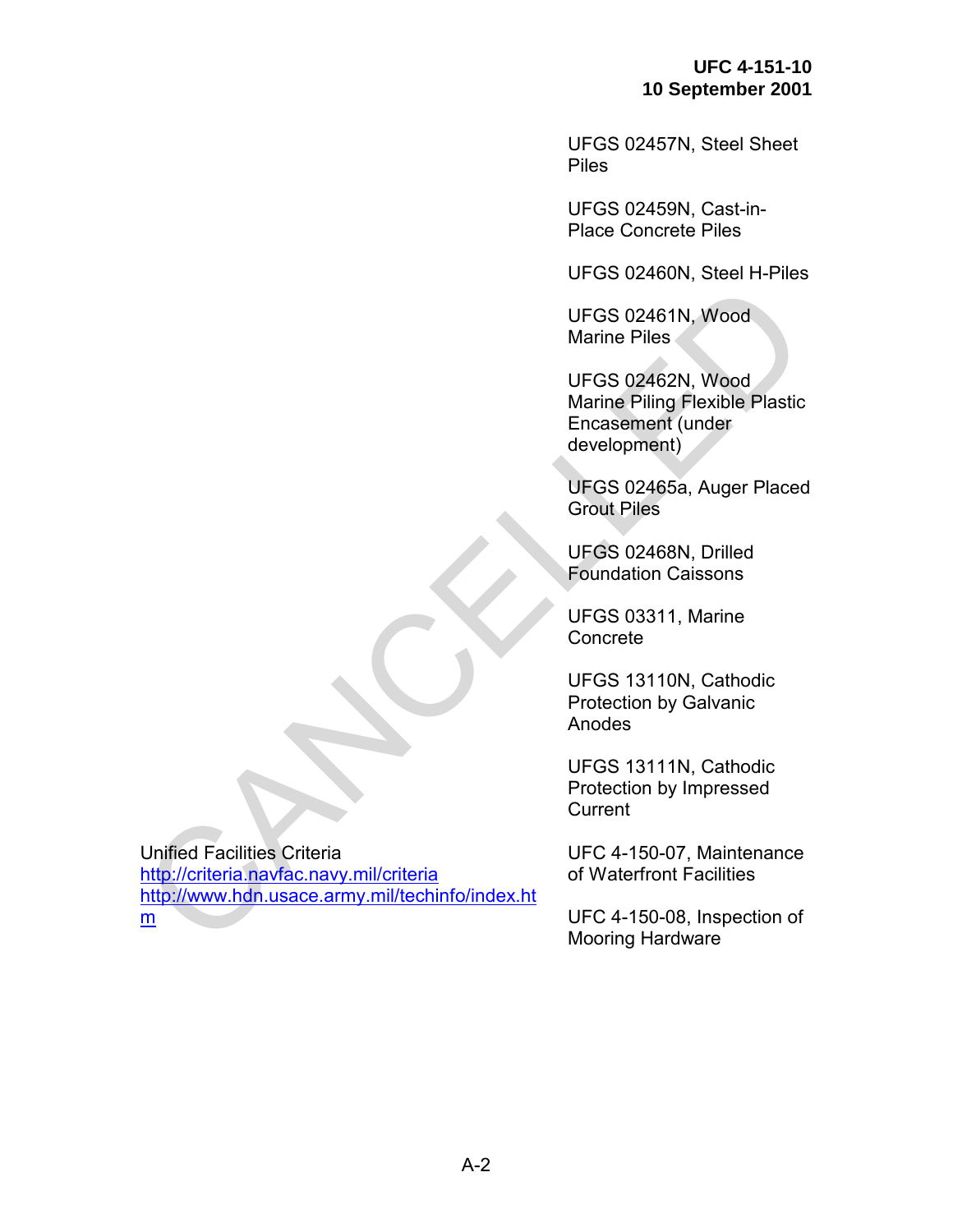<span id="page-37-0"></span>Office of the Chief of Naval Operations

SECNVA/OPNAV Directives Control Office N09B15 Washington Navy Yard, Bldg 36 720 Kennon Street, Se Rm 203 Washington, DC 20374-5074

http://neds.nebt.daps.mil

#### **NON-GOVERNMENT PUBLICATIONS**

American Society for Testing and Materials (ASTM) 100 Bar Harbor Road West Conshohocken, PA 19428-2959 http://www.astm.org **NON-GOVERNMENT PUBLICATIONS**<br>
A 6, Standard Specifications<br>
(ASTM)<br>
(ASTM)<br>
CASTM)<br>
(CASTM)<br>
CASTM for General Requirements for<br>
COB Bar Harbor Road<br>
Structural Use.<br>
A 36, Structural Use.<br>
A 36, Structural Steel<br>
A 242,

OPNAVINST 5510.45B, U.S. Naval Physical Security Manual

A 6, Standard Specifications for General Requirements for Rolled Steel Plates, Shapes, Sheet Piling and Bars for Structural Use.

A 36, Structural Steel

A 242, High-Strength, Low-Alloy Structural Steel

A 252, Welded and Steel Pipe Poles

A 588, High-Strength, Low-Alloy Structural Steel with 50,000 psi Minimum Yield Point to 4-in. Thick

A 690, High-Strength, Low-Ally Steel H-Piles and Sheet Piling for Use in Marine **Environments** 

A 709, Structural Steel for Bridges

C 42, Obtaining and Testing Drilled Cores and Sawed Beams of Concrete

D 25, Specification for Round Timber Piles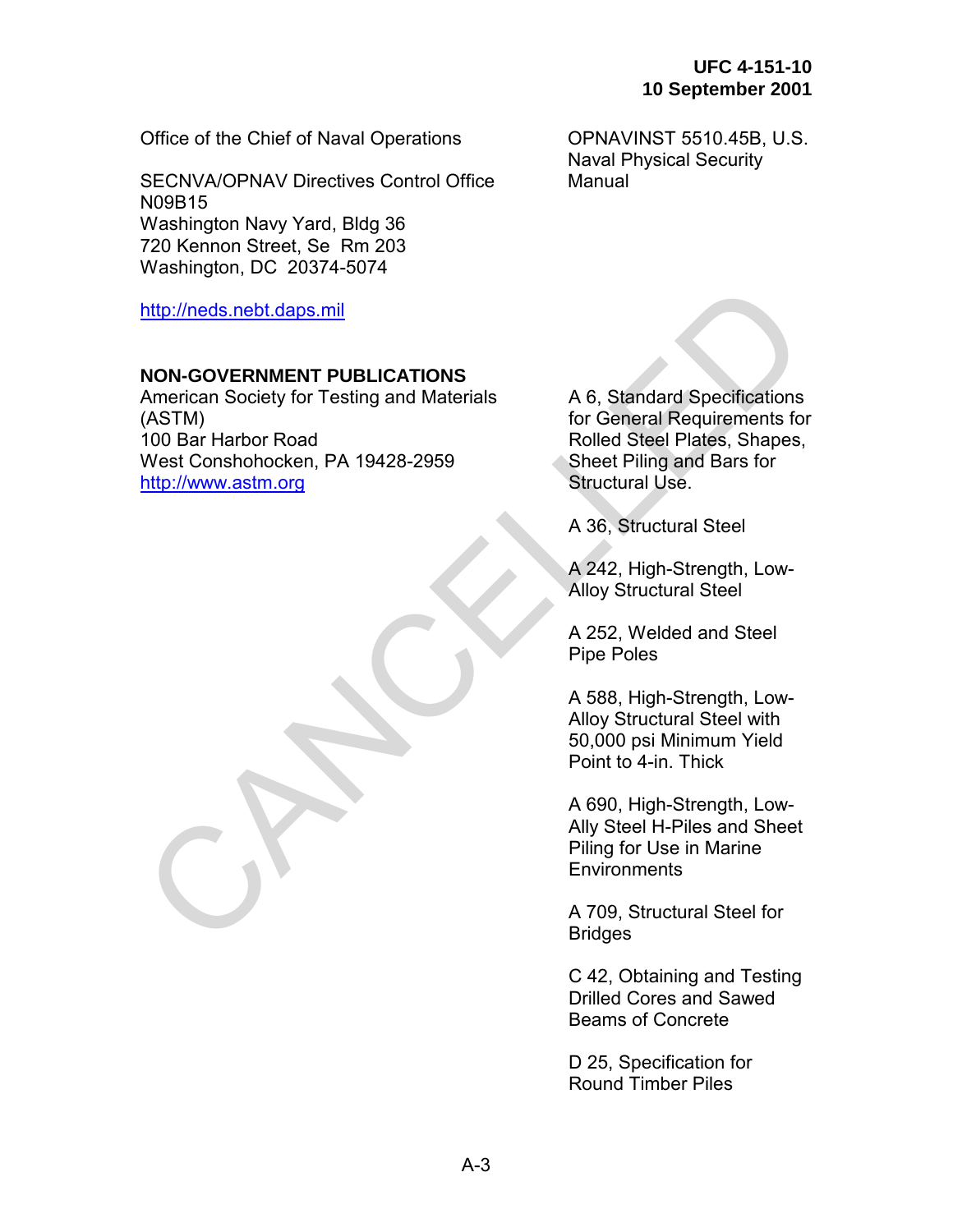D 245, Standard Methods for Establishing Structural Grades and Related Allowable Properties for Visually Graded Lumber

CANCELLED